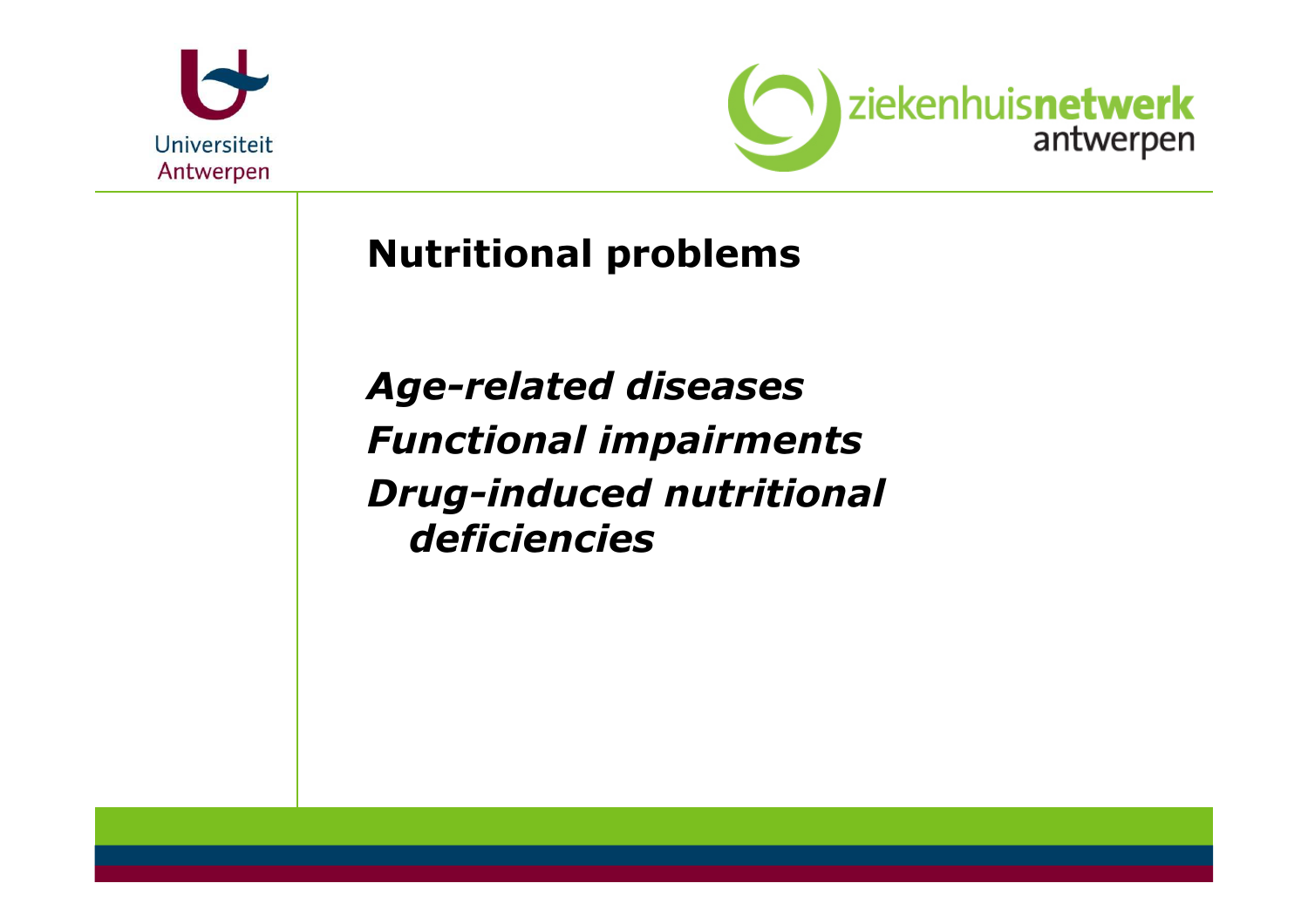



## Malnutrition

>Deficiencies Protein-energy **Vitamins** Fibre Water >Excesses**Obesity** Hypervitaminosis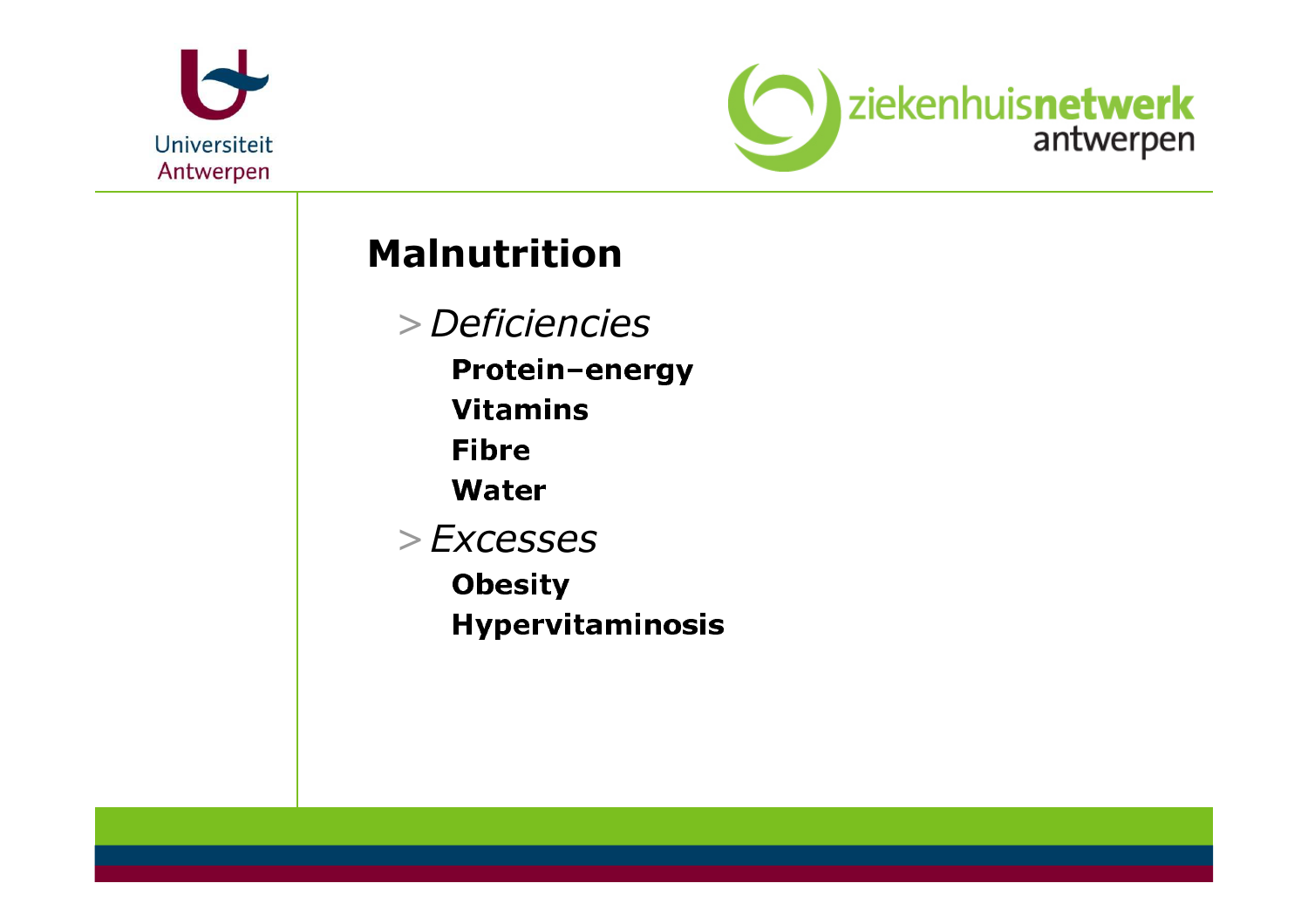



# Undernutrition

## **Categories**

- >Community dwelling
- >Hospitalized
- >Institutionalized (nursing home)

Burden of acute and chronic disease differs **Noting Concology** Nutritional requirements vary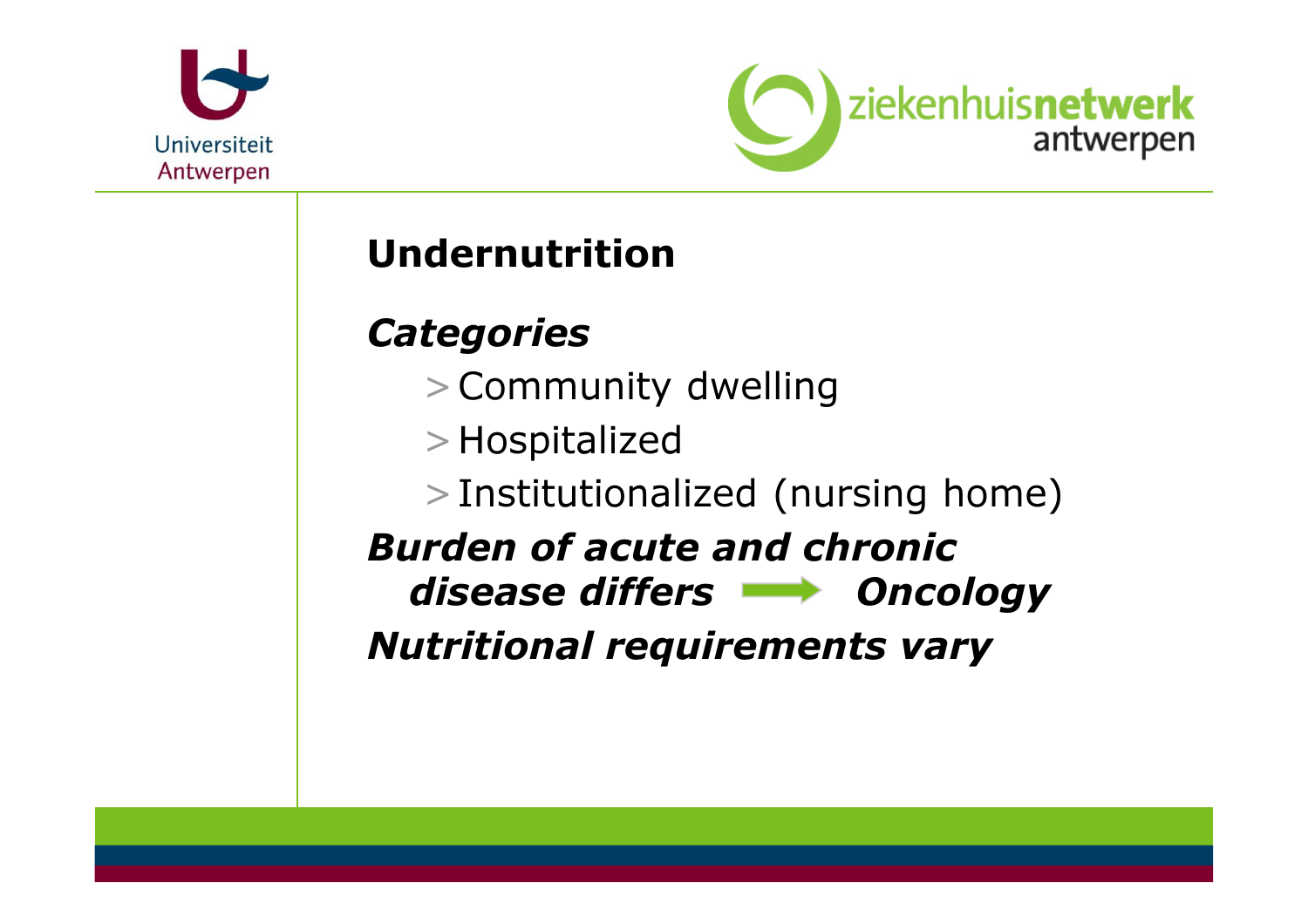





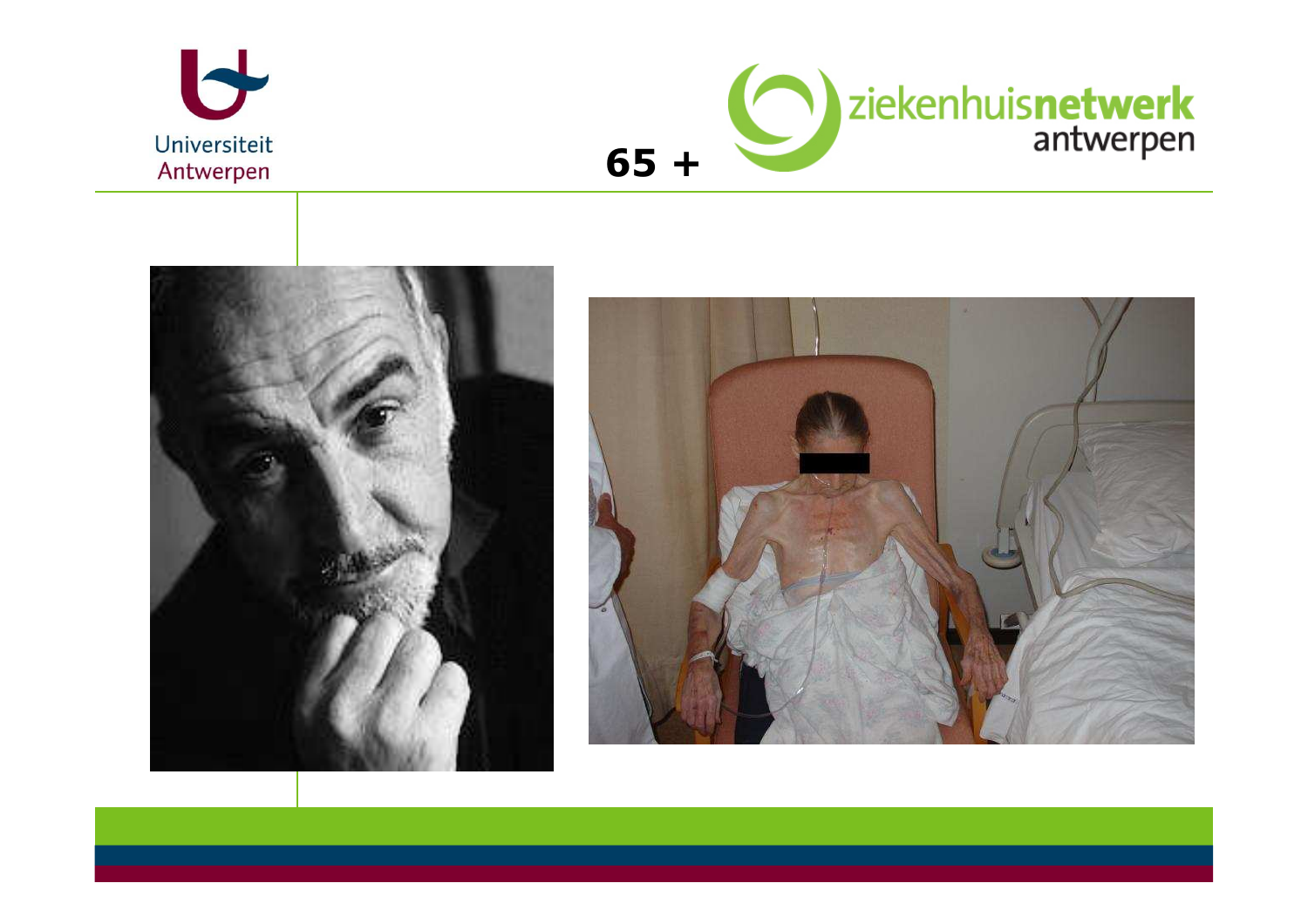



Aging = Loss

Muscle massMuscle strengthBone massHormone production

## Co-occurrence suggests

>common risk factors>overlap in pathophysiology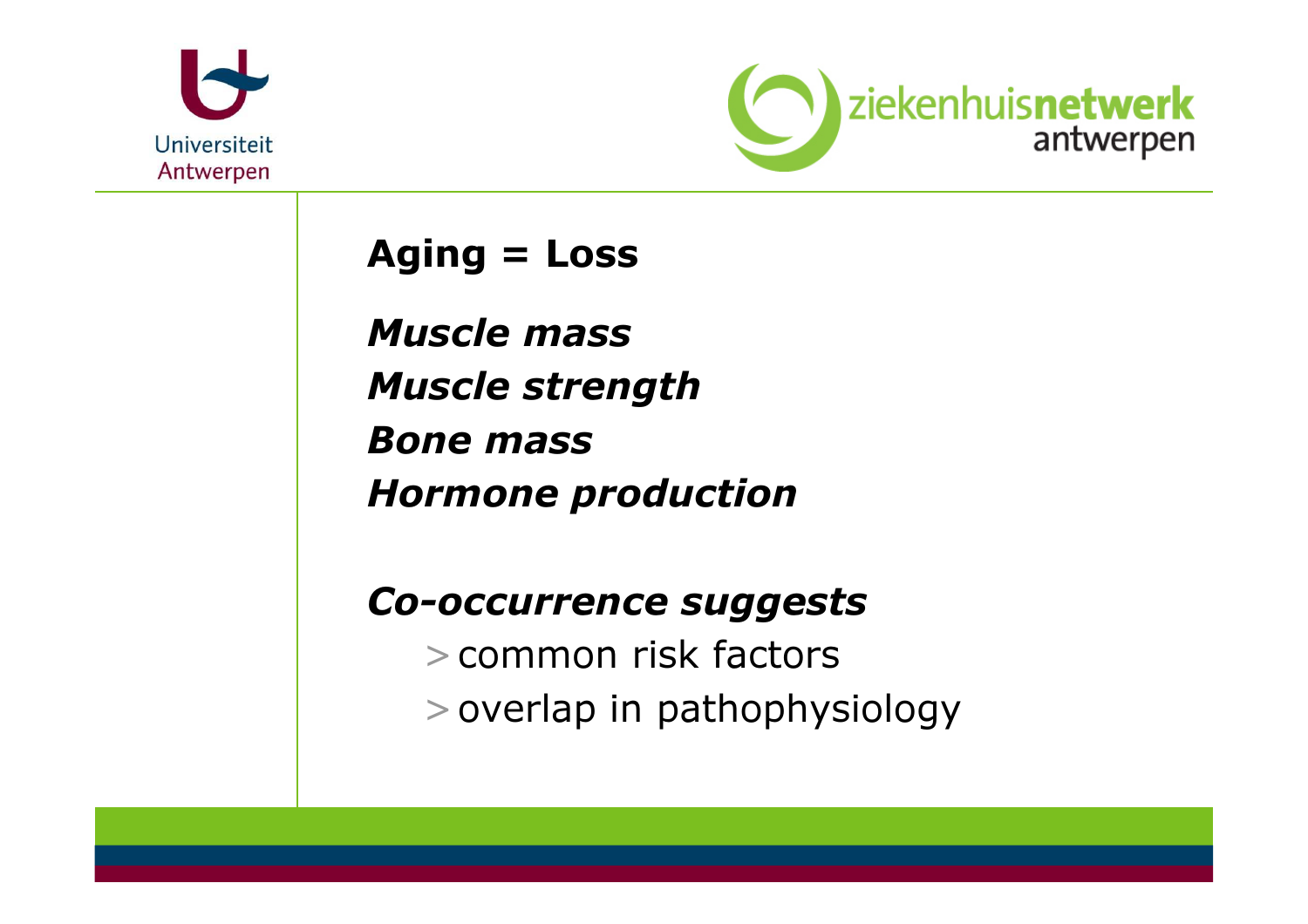



# Weight loss is common

Poor outcome

## BMI < 22

>higher 1-yr mortality

>poorer functional status

# BMI < 20.5 in men > 75 y

>20% higher mortality

# BMI < 18.5 in women > 75 y

>40% higher mortality.

Key factor is recent weight loss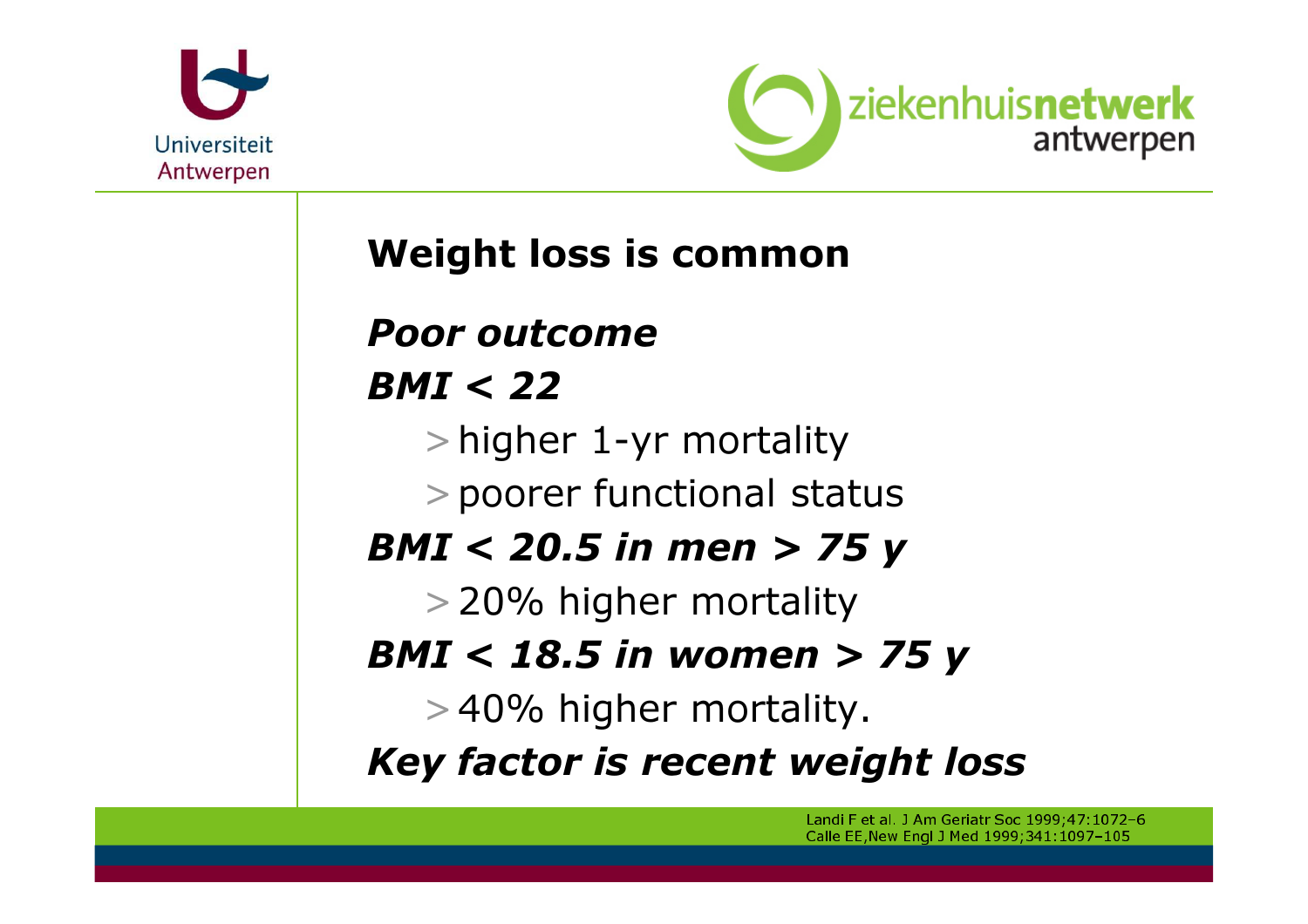



## Age distribution in BMI class



Vandewoude et al, Cachexia Conf 2007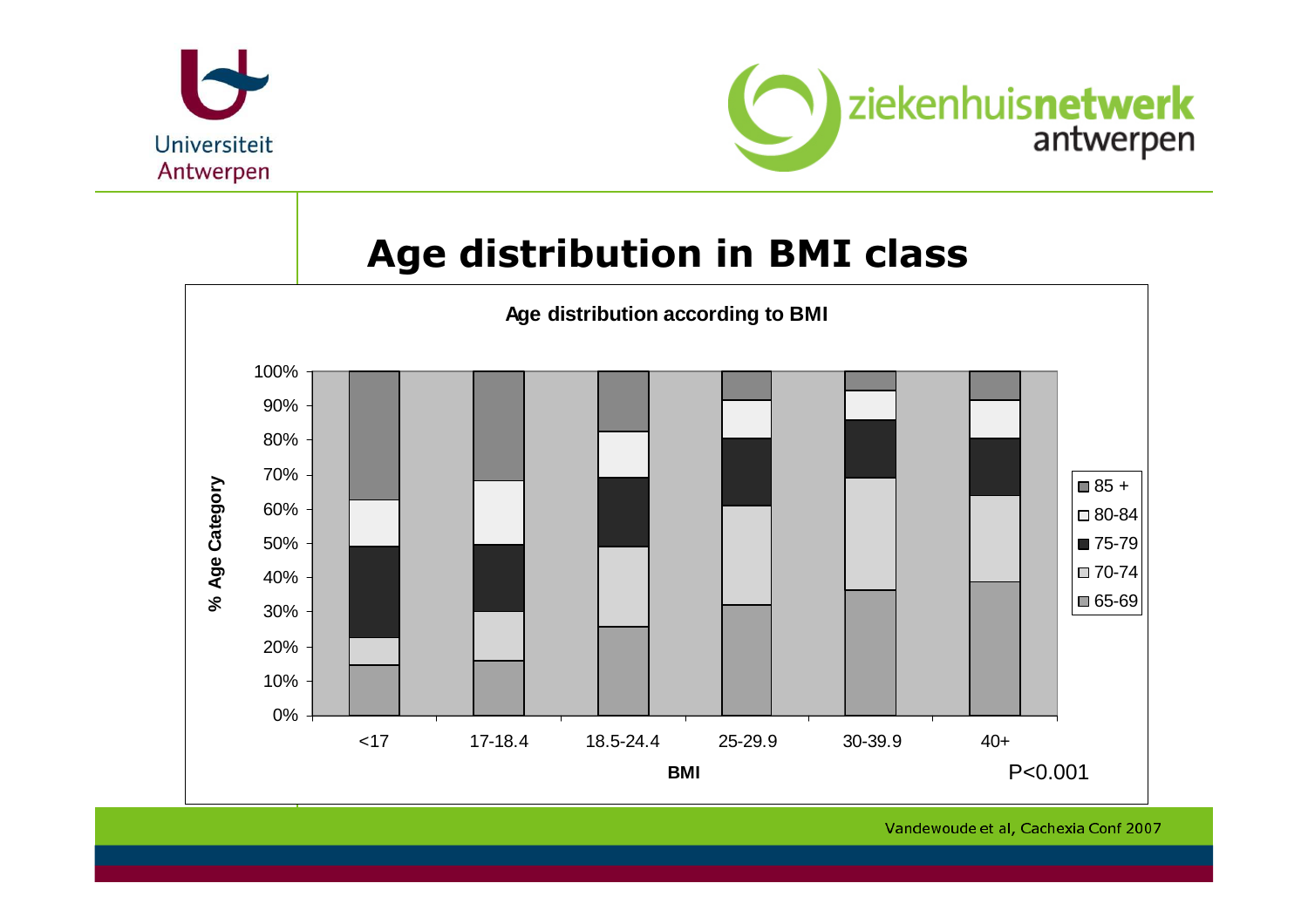



# Age-related loss of muscle mass

# is clinically important

- >diminished strength and exercise capacity
- >decline in function
	- 65% of older men and women cannot lift 10 pounds using their arms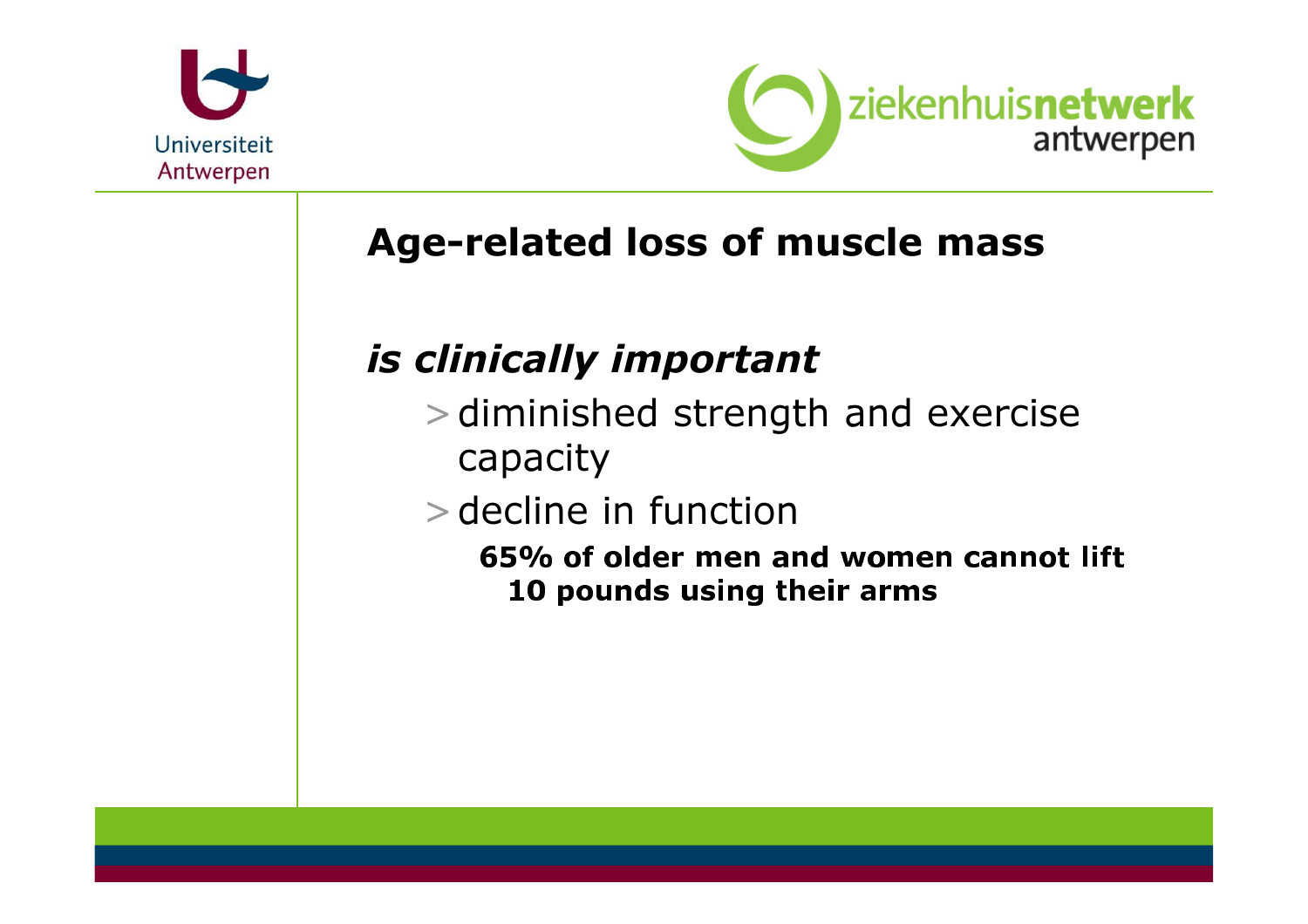



## **Age-related loss of muscle mass**



Arts I et al, J Am Ger Soc, 2007:55, 1150-52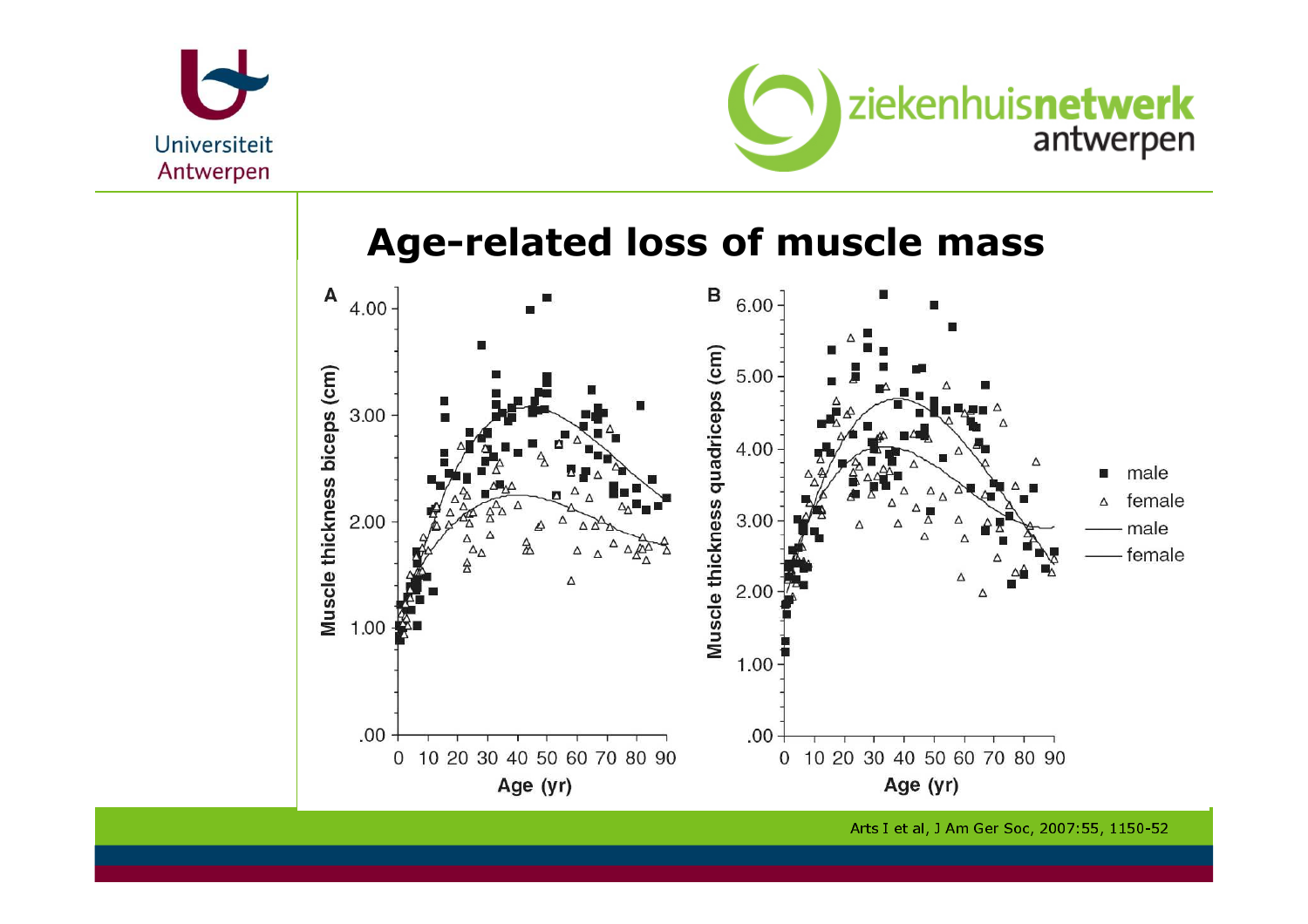





"I'll be back!"

"Oh, my back!"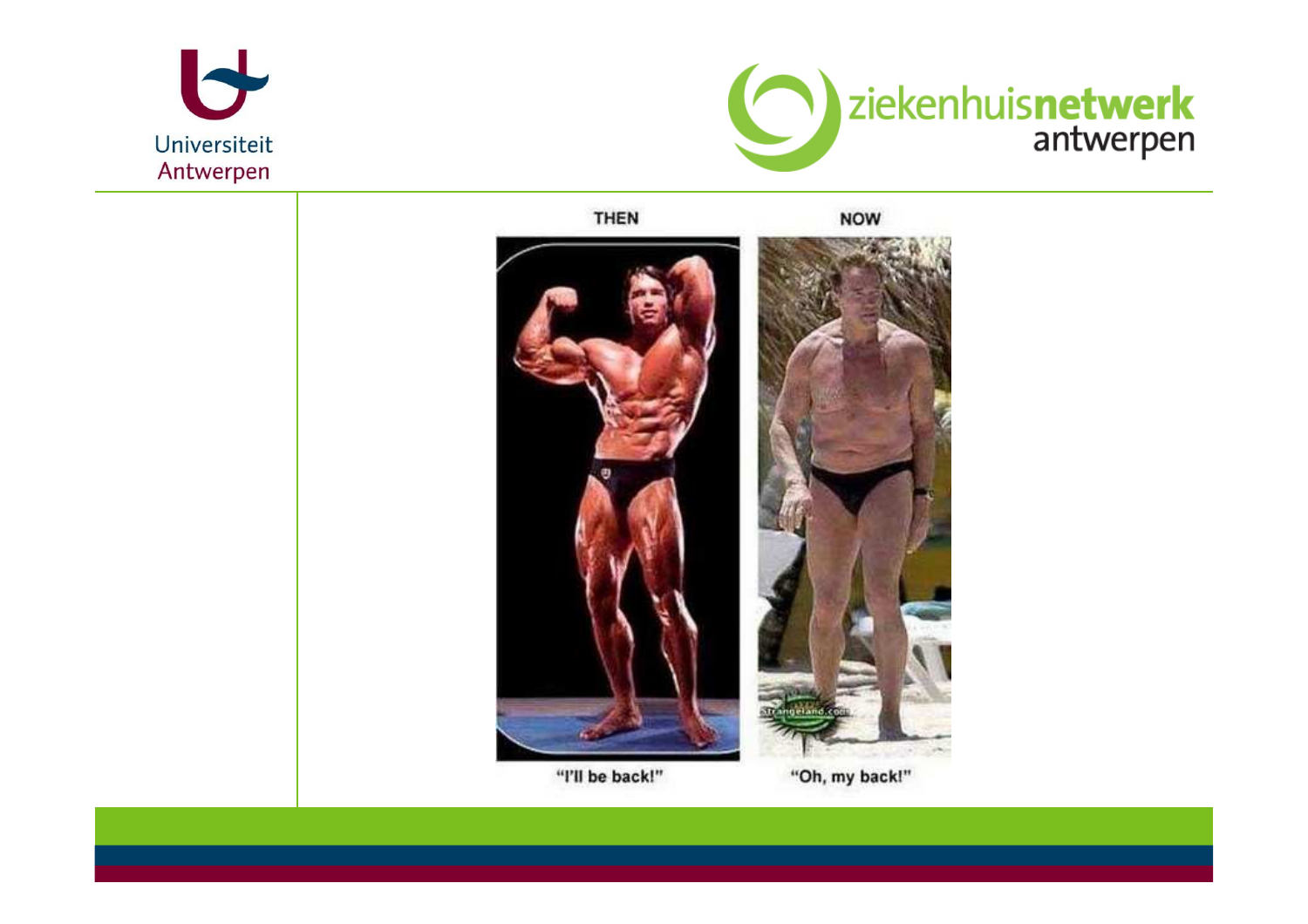



# Causes of skeletal muscle loss

VoluntaryInvoluntary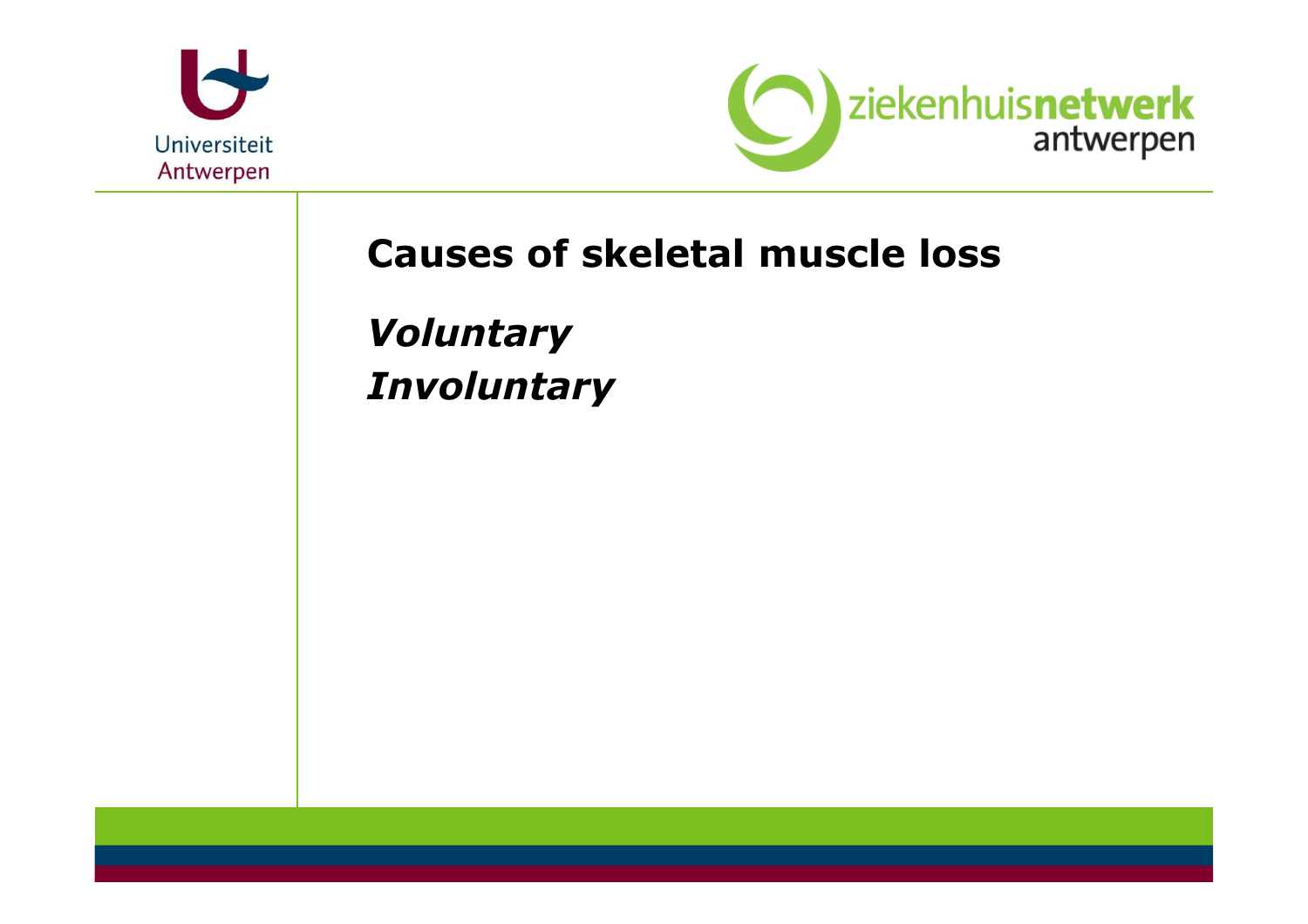



# Causes of skeletal muscle loss

## Starvation

- >pure protein-energy deficiency
- >reversed by replenishment of nutrients

# **Cachexia**

- >severe wasting
- >accompanying disease states

# Sarcopenia

>age-related decline in muscle mass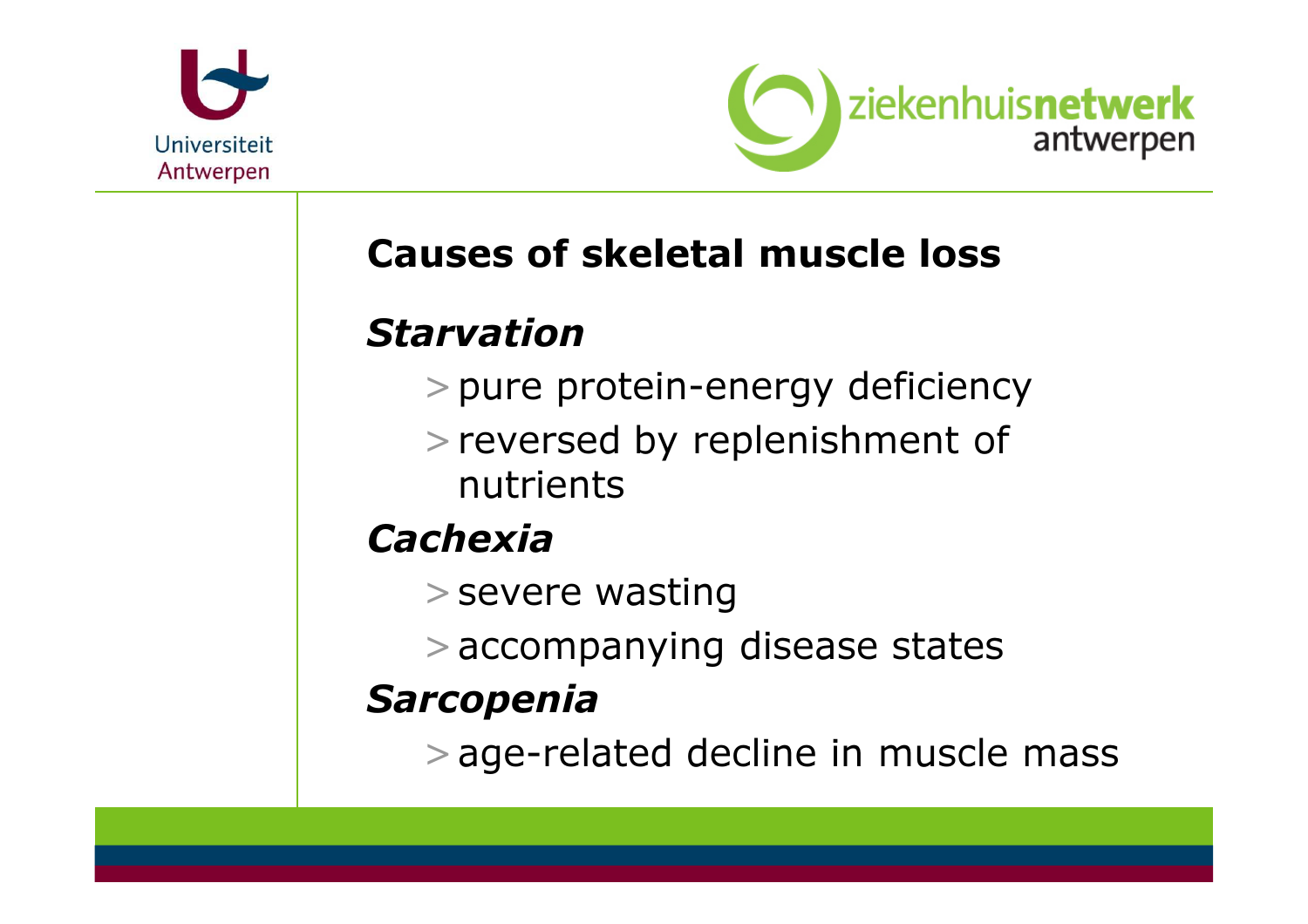



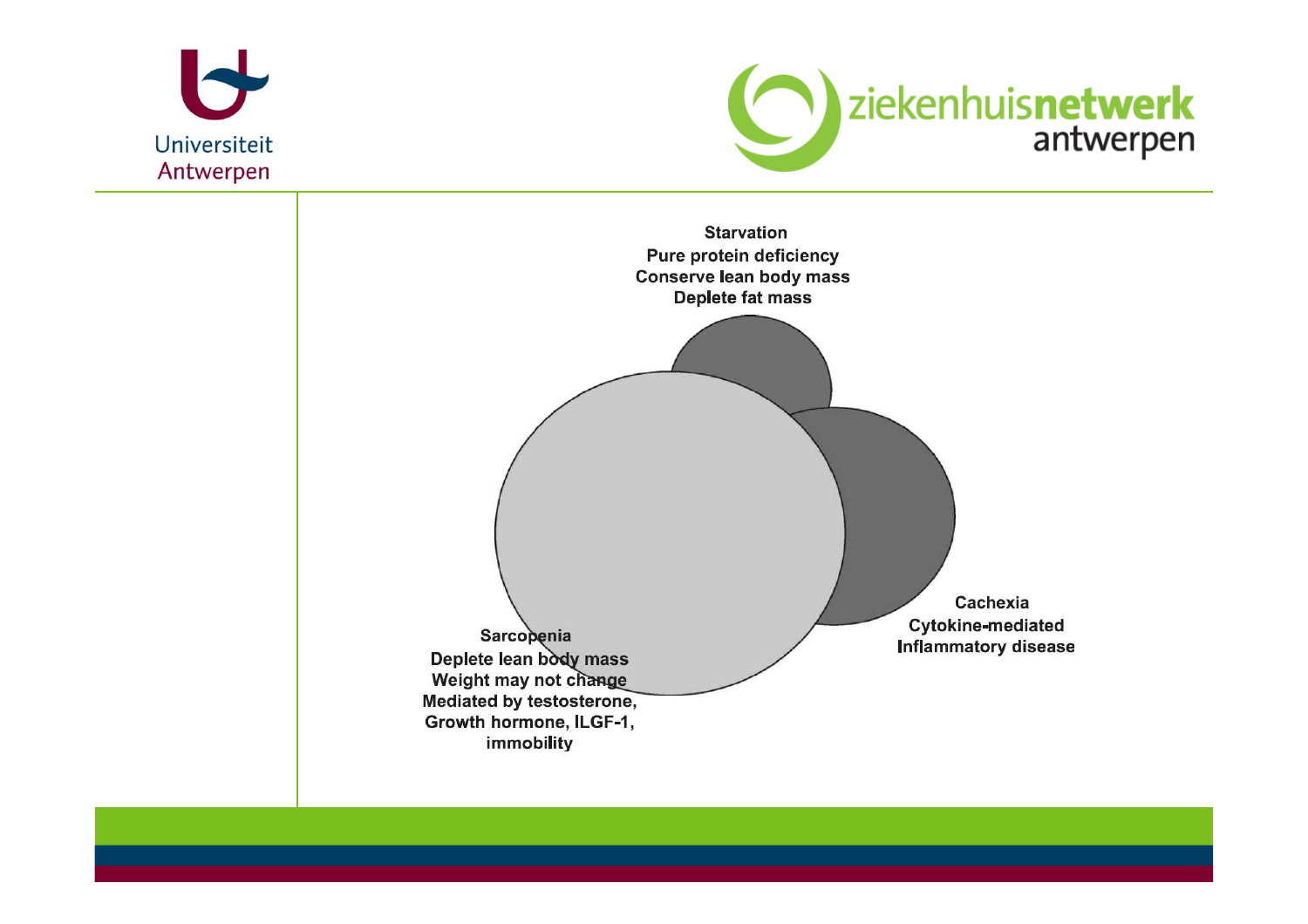



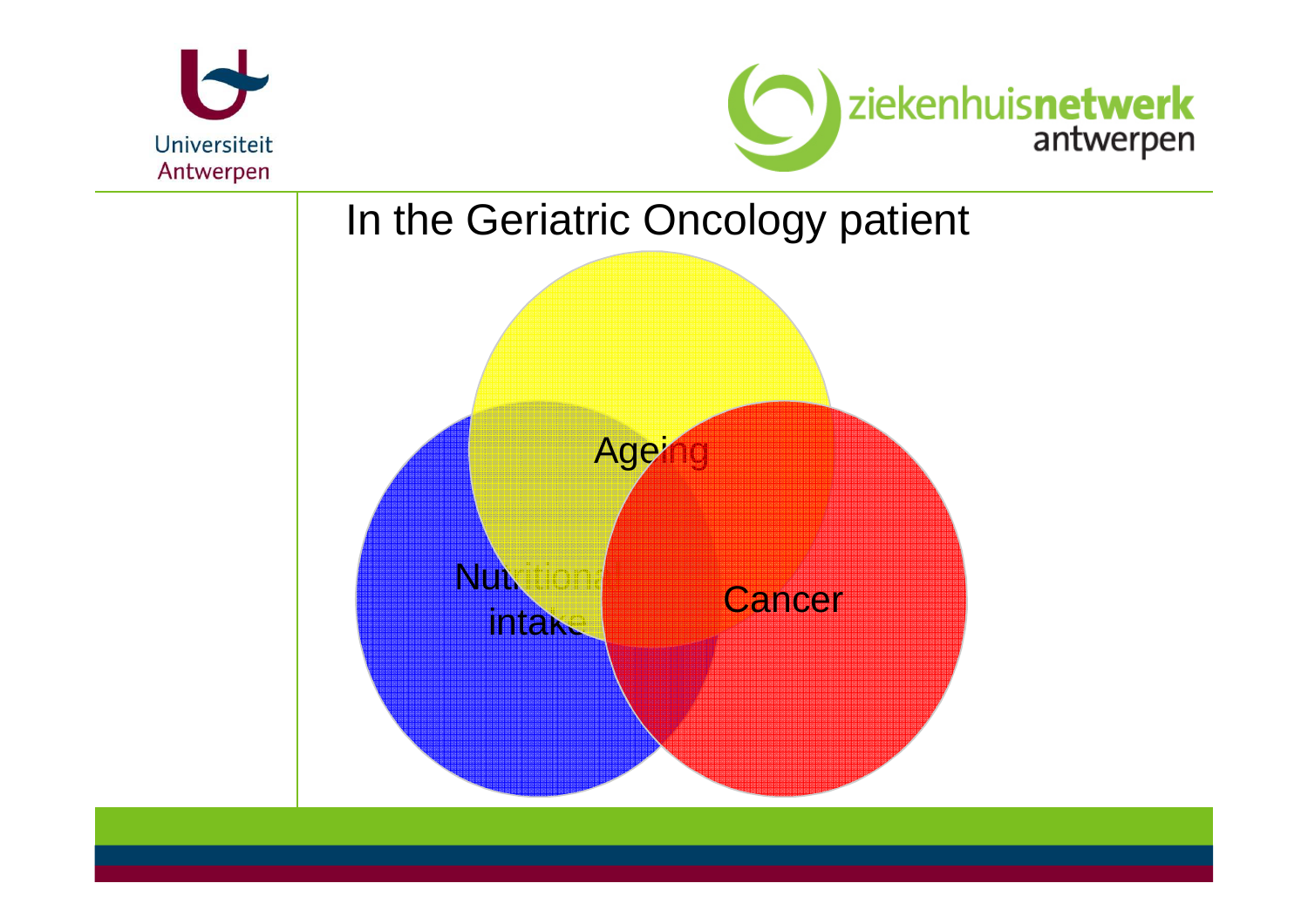



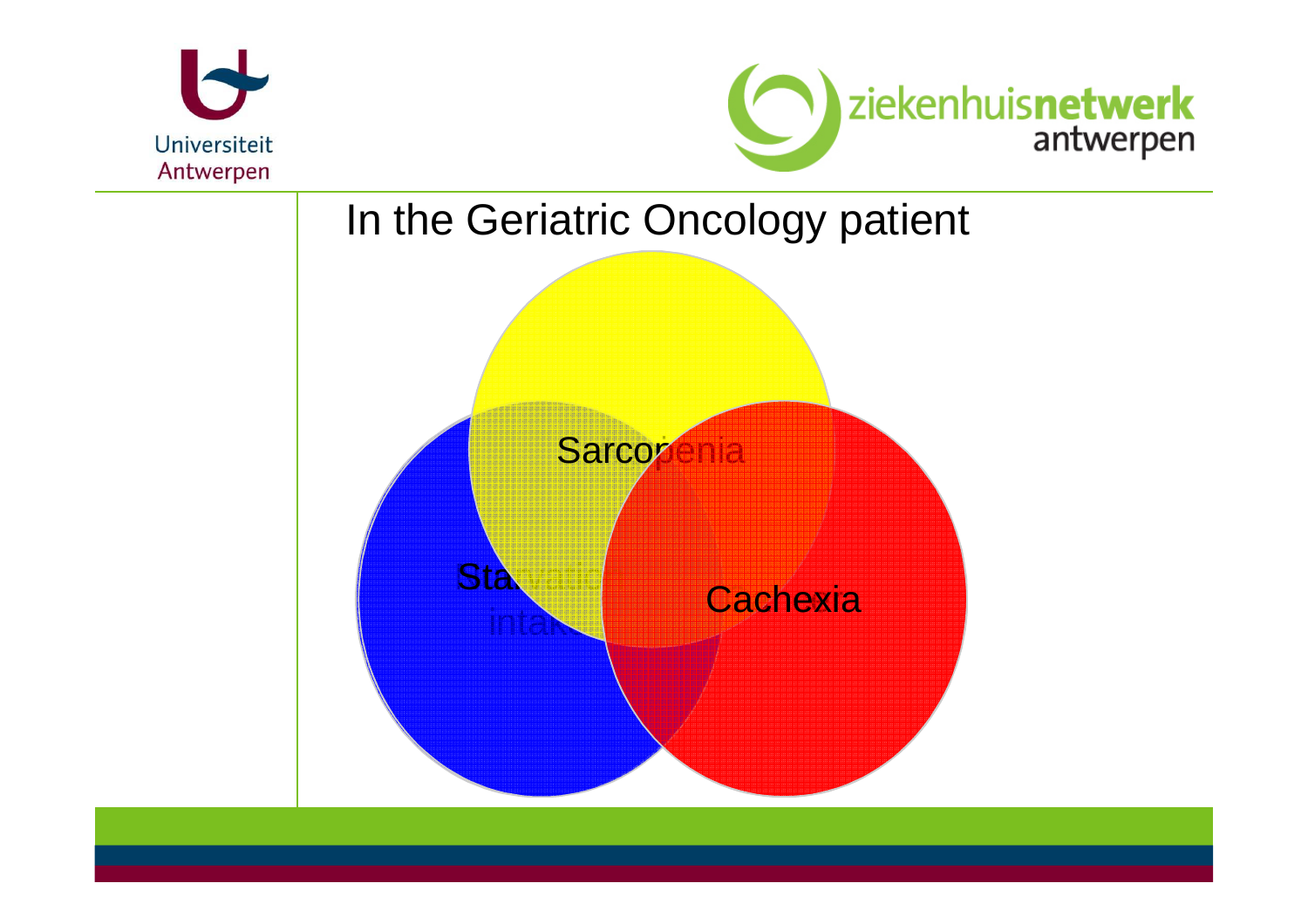



Nutritional Assessment

- to identify patients at risk
- to identify patients who could benefit from an intervention
- prognosis
- to evaluate the intervention

Screening should increase alertness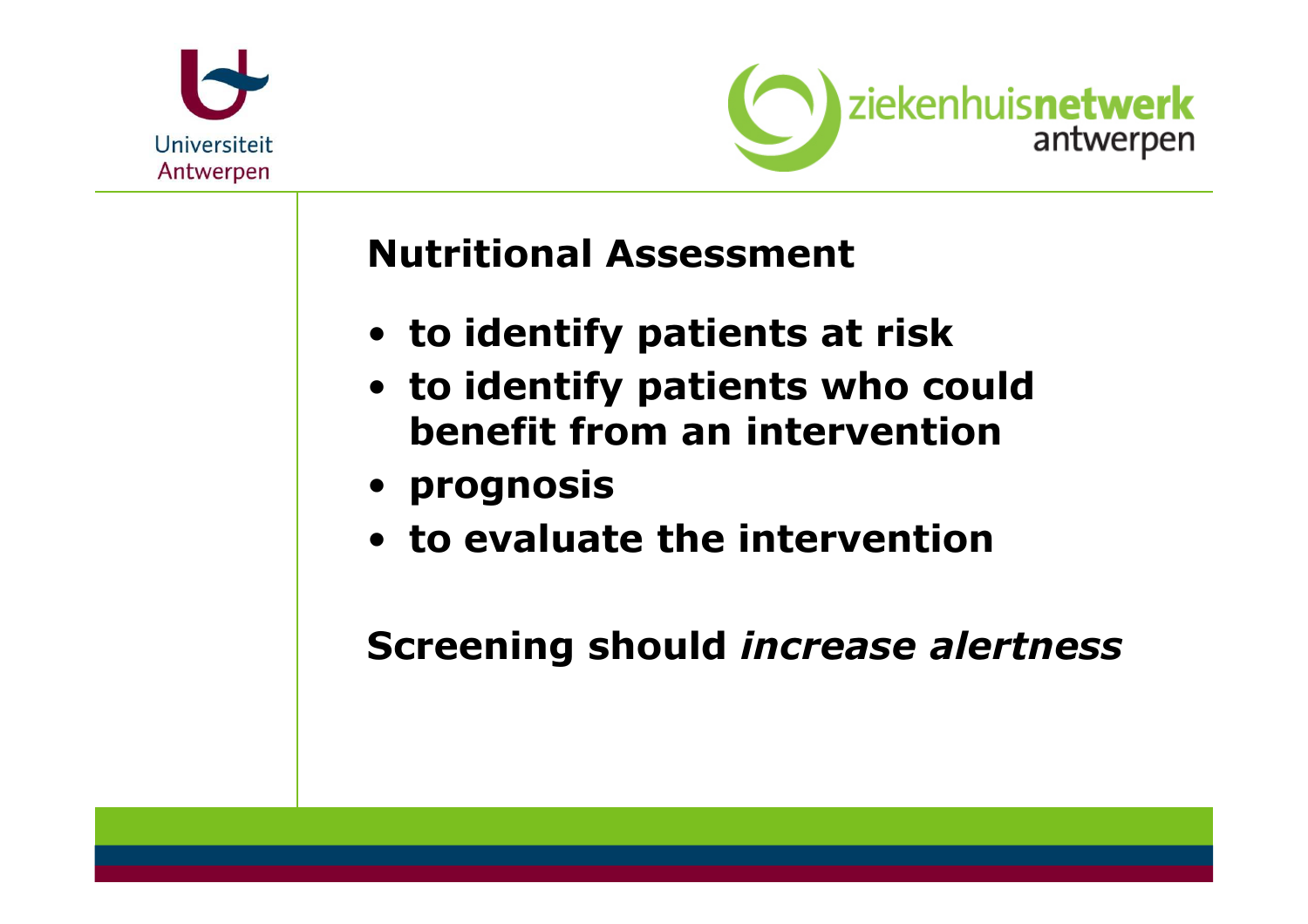



## **Assessment**

#### **Risk**

- $>$  General
	- **SNAQ: Short Nutritional Assessment**
	- NRS: **Nutritional Risk Score**

#### $>$  Geriatrics

- NSI: **Nutrition Screening Initiative**
- **MUST: Malnutrition Universal Screening Tool**
- **Mini Nutritional Assessment** MNA:

#### **Actual nutritional status**

### **Pathology**

> Swallowing disorders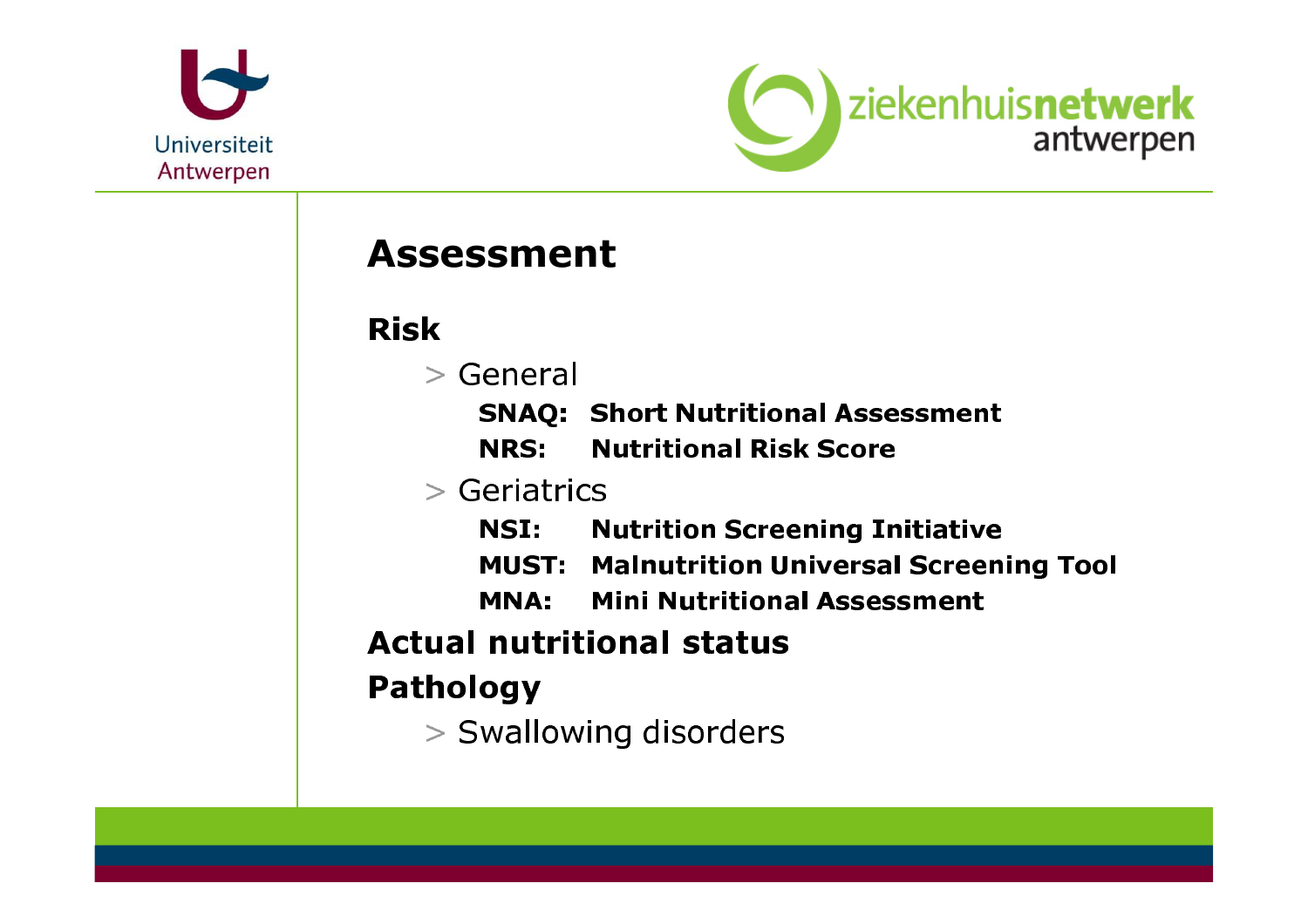



# **SNAQ**

| Did you lose weight unintentionally?                            |                         |
|-----------------------------------------------------------------|-------------------------|
| >6 kg in the past 6 months                                      | 3                       |
| >3 kg in the past months                                        | 2                       |
| Did you experience a decreased appetite<br>over the past month? |                         |
| Did you use supplemental drinks or tube                         |                         |
| feeding over the past month?                                    |                         |
| well-nourished                                                  | 1                       |
| moderately malnourished                                         | $\overline{\mathbf{2}}$ |
| severely malnourished                                           | 3                       |

Kruizinga et al, Am J Clin Nutr 2005;82:1082-9.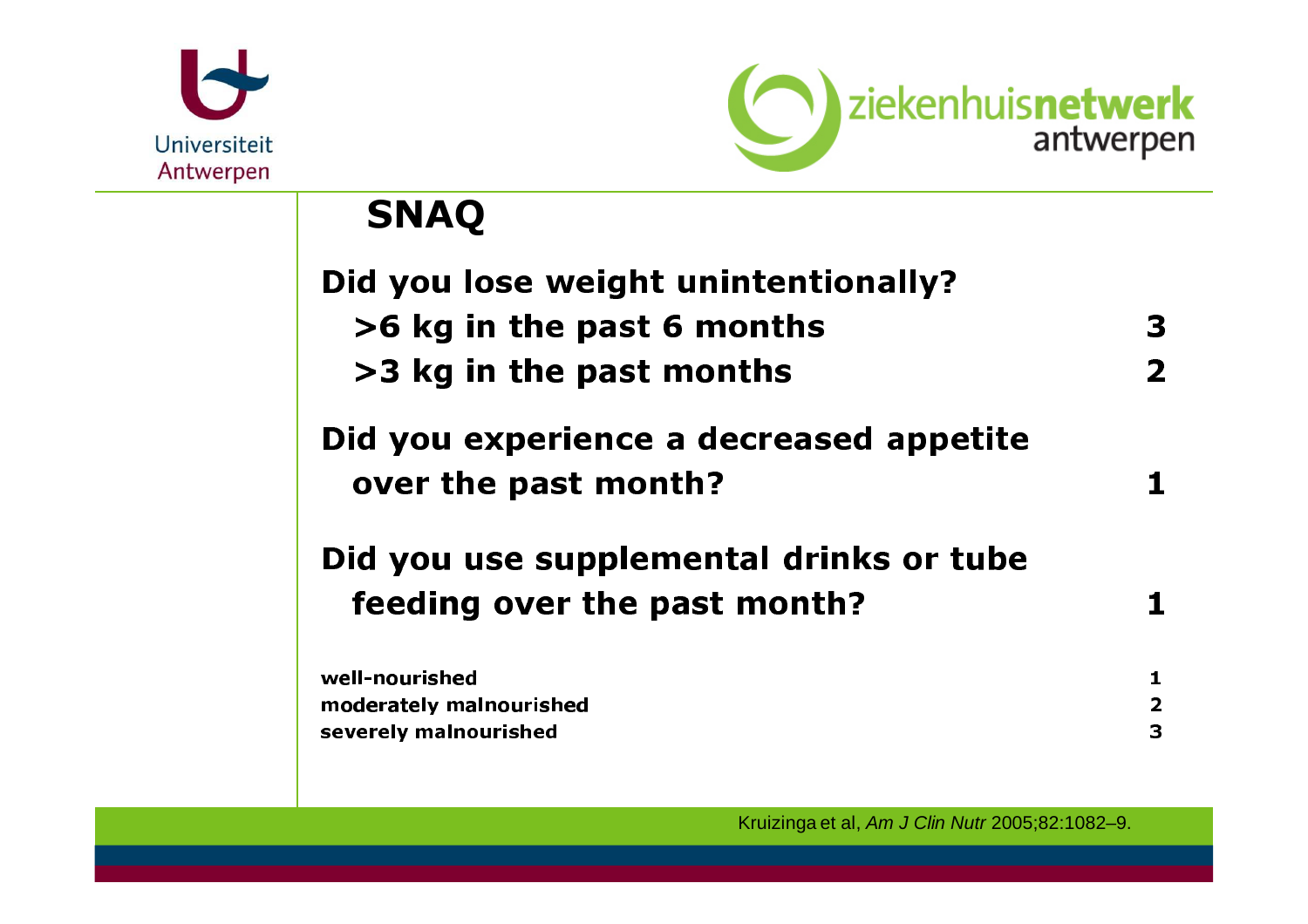



**NRS** 

| Impaired nutritional status |                                                                                                                                                                                                                    | Severity of disease ( $\approx$ stres) metabolism) |                                                                                                                                                   |  |
|-----------------------------|--------------------------------------------------------------------------------------------------------------------------------------------------------------------------------------------------------------------|----------------------------------------------------|---------------------------------------------------------------------------------------------------------------------------------------------------|--|
| Absent<br>Score 0           | Normal nutritional status                                                                                                                                                                                          | <b>A</b> bsent<br>Score 0                          | Normal nutritional requirements                                                                                                                   |  |
| Mild<br>Score 1             | Wt loss $> 5\%$ in 3 months<br>Or<br>Food intake below 50–75% of normal requirement in preceding week                                                                                                              | Mild<br>Score 1                                    | Hip fracture<br>Chronic patients, in particular with acute complications: cirrhosis (11),<br>COPD(12)<br>Chronic hemodialysis, diabetes, oncology |  |
| Moderate<br>Score 2         | Wt loss $> 5\%$ in 2 months<br>Or<br>BMI $18.5 - 20.5 +$ impaired general condition<br>Or<br>Food intake 25-50% of normal requirement in preceding week                                                            | Moderate<br>Score 2                                | Major abdominal surgery (13-15). Stroke (16)<br>Severe pneumonia, hematologic malignancy                                                          |  |
| Severe<br>Score 3           | Wt loss > 5% in 1 month ( $\approx$ >15% in 3 months (17))<br>Or<br>$<$ 18.5 + impaired general condition (17)<br>BMI<br><b>Or</b><br>Food intake 0-25% of normal requirement in preceding week in preceding week. | Severe<br>Score 3                                  | Head injury $(18, 19)$<br>Bone marrow transplantation (20)<br>Intensive care patients (APACHE 10                                                  |  |

Score:

Total score:

Calculate the total score:

1. Find score (0–3) for Impaired nutritional status (only one: choose the variable with highest score) and Severity of disease (≈ stress metabolism, i.e. increase in nutritional requirements).  $\rightarrow$  Add the two scores  $\rightarrow$  at al score)

3. If age  $\geq$  70 years: add 1 to the total score to correct for frailty of elderly

Kondrup et al, Clin Nutr 22, 321–336, 2003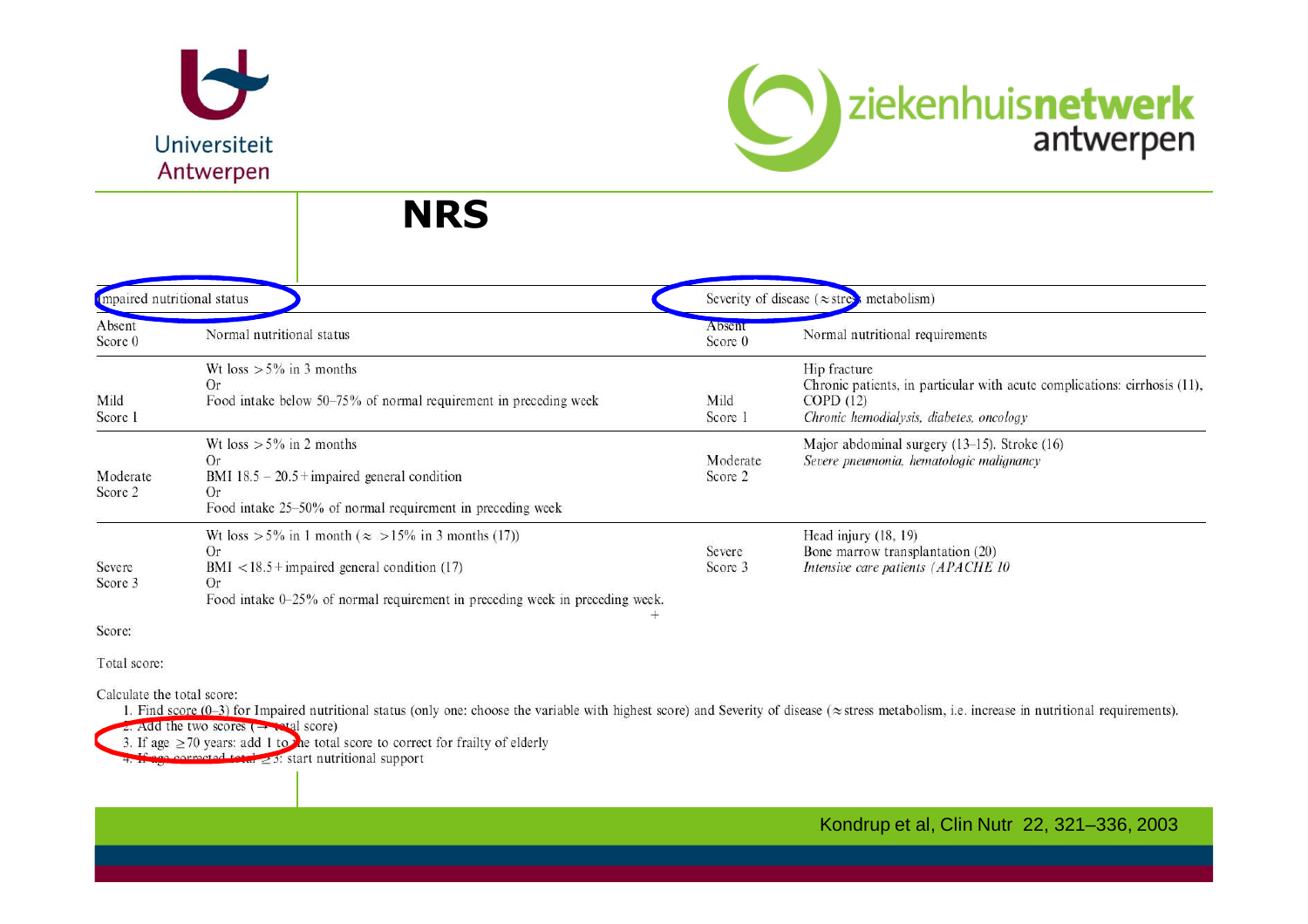



**NSI** 

|                                                                                             | <b>YES</b>     |
|---------------------------------------------------------------------------------------------|----------------|
| I have an illness or condition that made me change the kind and/or amount of<br>food I eat. | 2              |
| I eat fewer than 2 meals per day.                                                           | 3              |
| I eat few fruits or vegetables, or milk products.                                           | $\overline{2}$ |
| I have 3 or more drinks of beer, liquor or wine almost every day.                           | $\overline{2}$ |
| I have tooth or mouth problems that make it hard for me to eat.                             | 2              |
| I don't always have enough money to buy the food I need.                                    | $\overline{4}$ |
| I eat alone most of the time.                                                               |                |
| I take 3 or more different prescribed or over-the-counter drugs a day                       |                |
| Without wanting to, I have lost or gained 10 pounds in the last 6 months.                   | $\overline{2}$ |
| I am not always physically able to shop, cook, and/or feed myself.                          | $\overline{2}$ |
| Total                                                                                       |                |

#### Total The Nutritional Score. If It's

| $0 - 2$ | Good! Recheck nutritional score in 6 months                                        |
|---------|------------------------------------------------------------------------------------|
|         | 3-5 You are at moderate nutritional risk. Recheck nutritional score in 3 months.   |
|         | 6 or more You are at high nutritional risk. Talk with your physician or dietitian. |

Lipschitz, NSI, Washington DC, 1991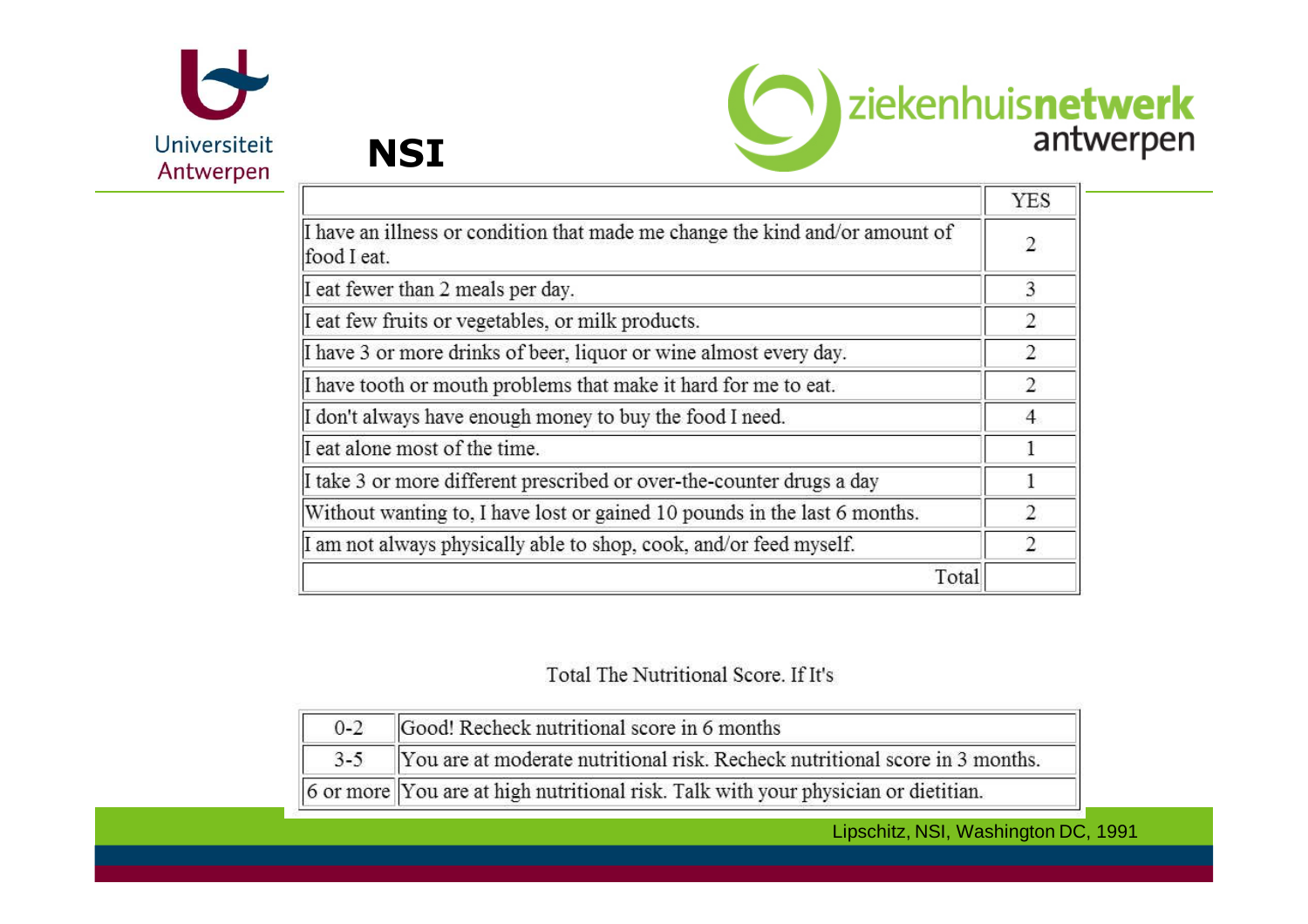

**MUST** 





Add Scores together to calculate overall risk of malnutrition<br>Score 0 Low Risk Score 1 Medium Risk Score 2 or more High Risk

BAPEN, 2008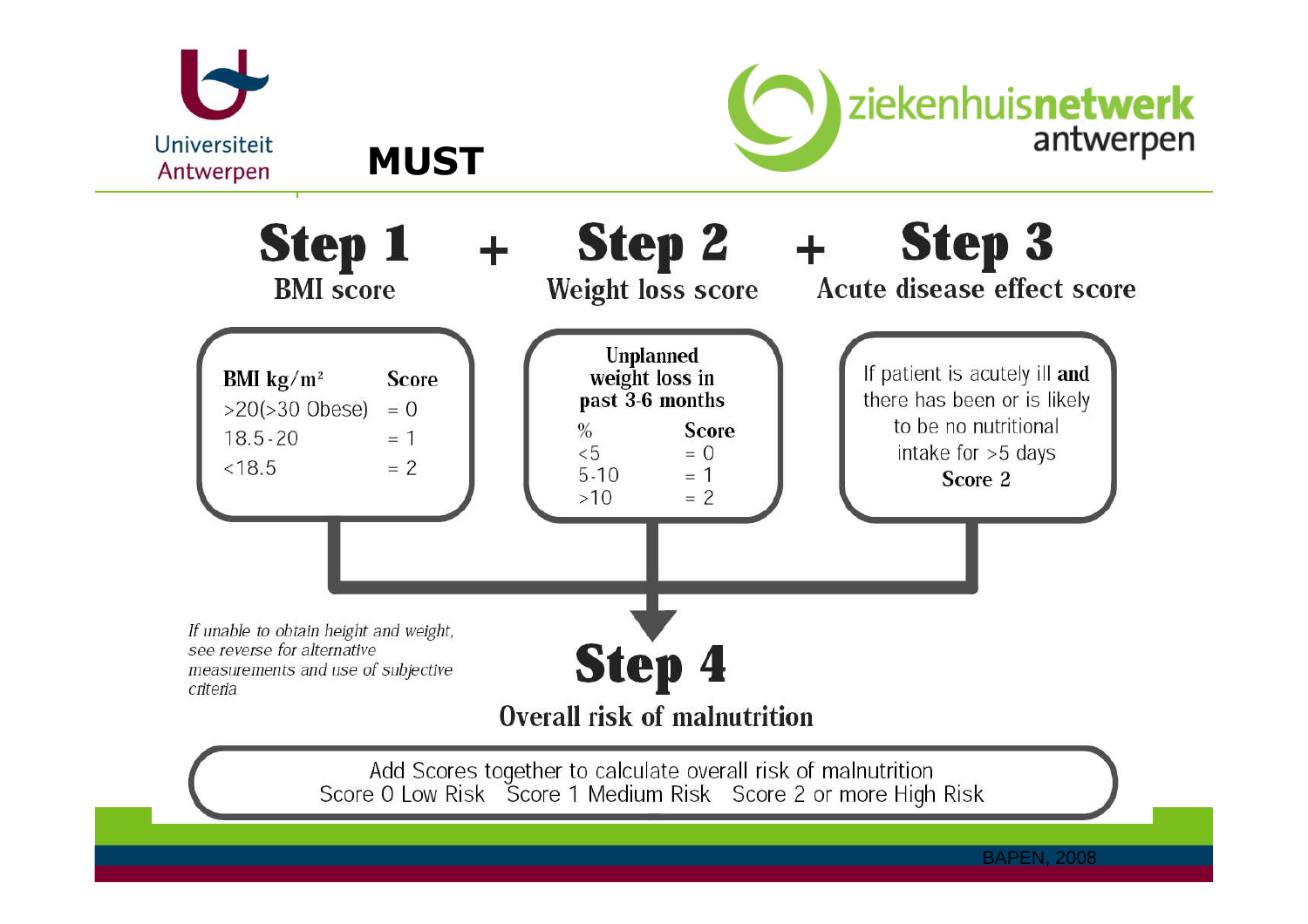



## MNA

- Antropometric measurements
- Global evaluation
- Diet
- Subjective assessment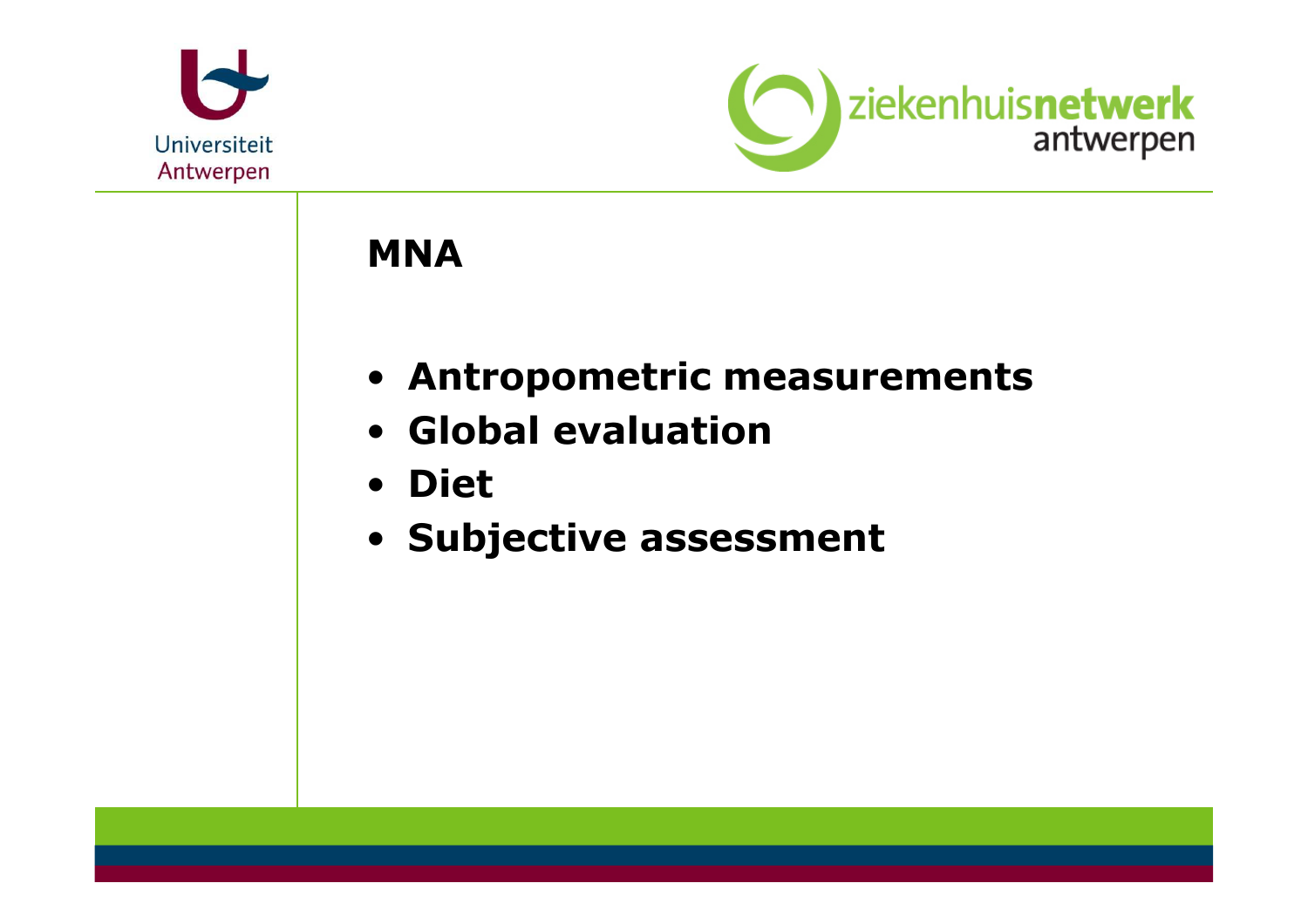



**MNA** 

# Screening

>6 items

>If positive (11 points or below): go toAssessment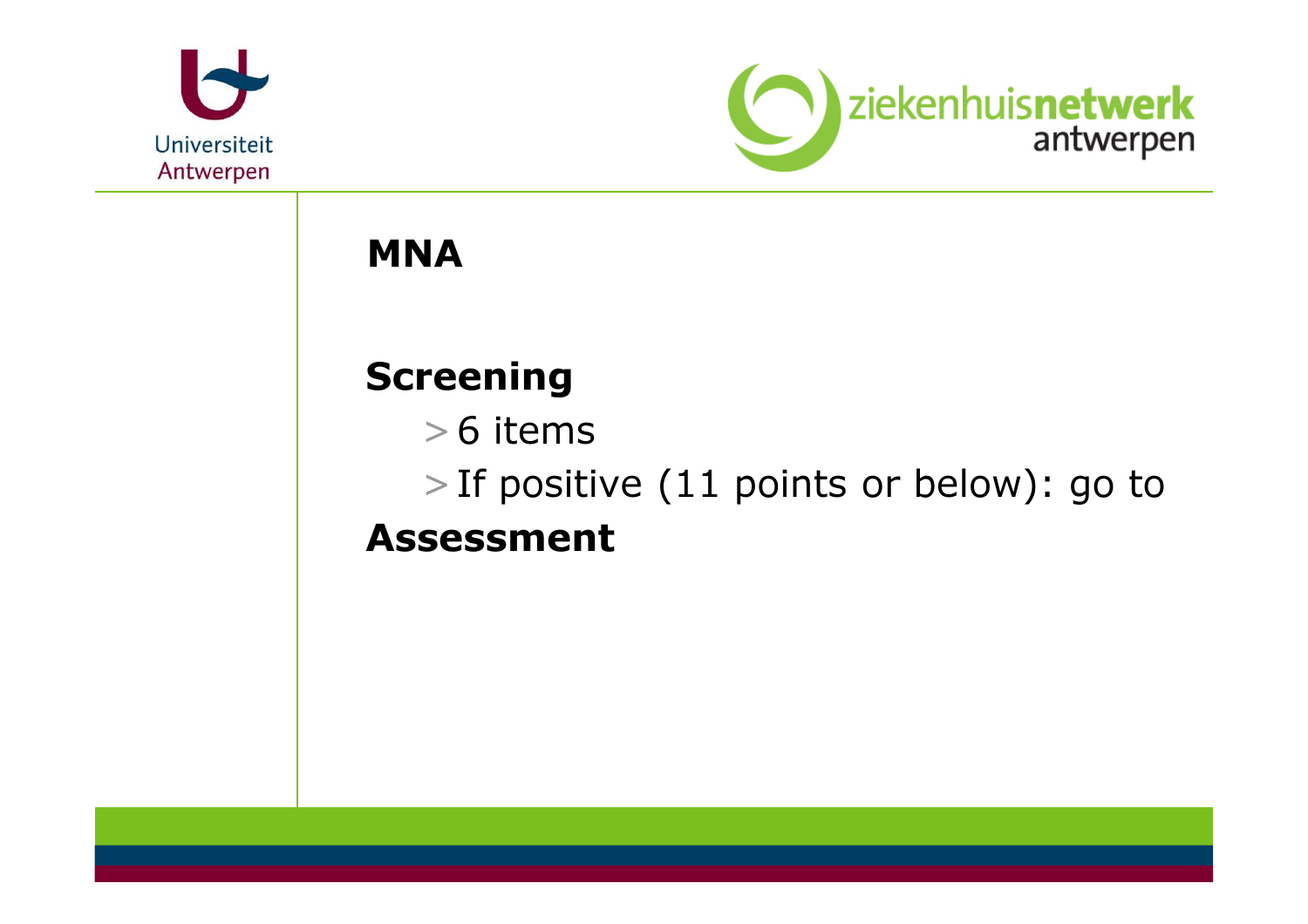



# TOTAL SCORE(max. 30 points)

Score Risk

- $\geq$  24 None
- 

 $17 \leq$  score  $<$  24 At risk of malnutrition < 17 Malnourished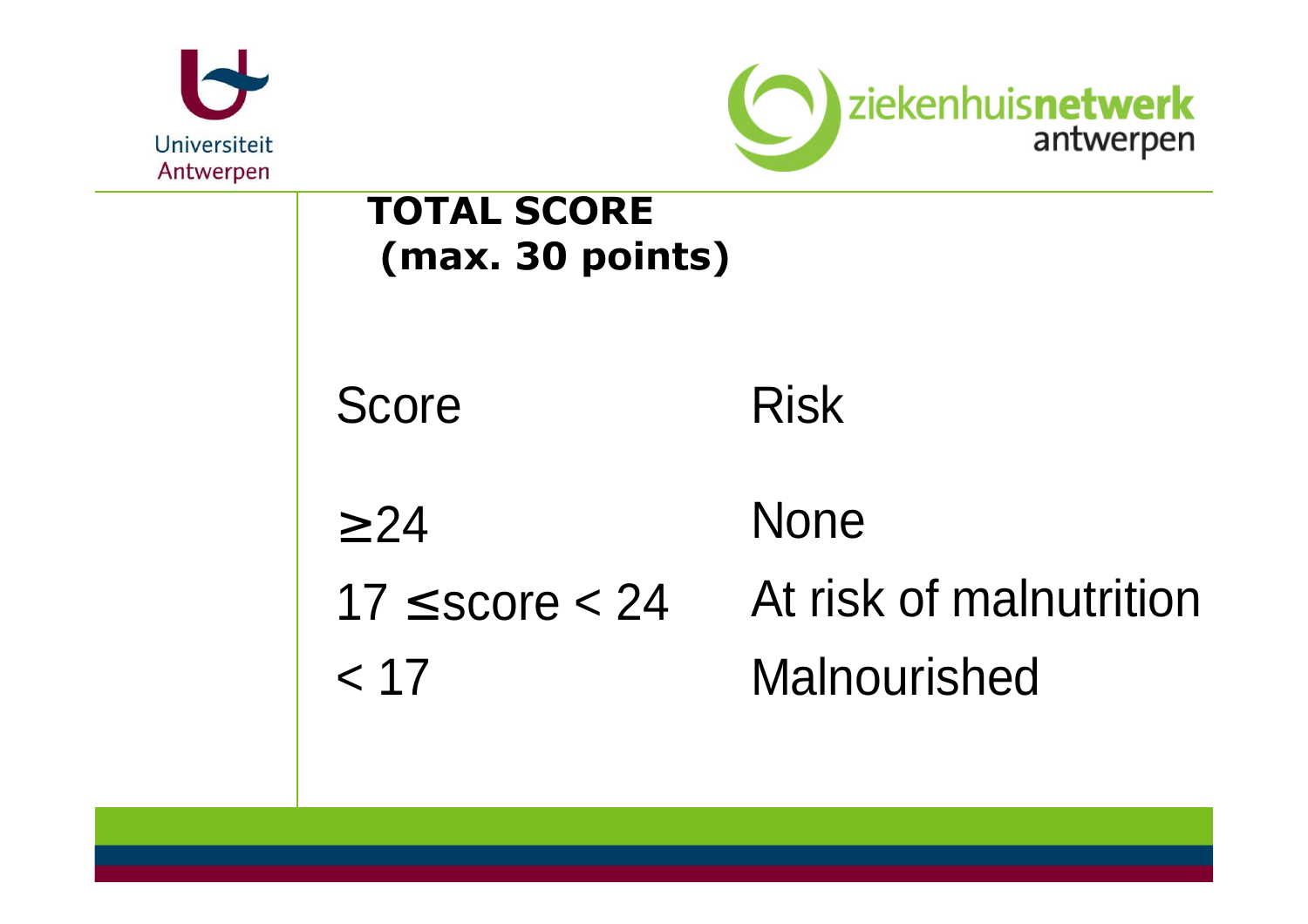



Problems in Geriatric patients

Validation of instruments not in older people (SNAQ)age as riskfactor (NRS)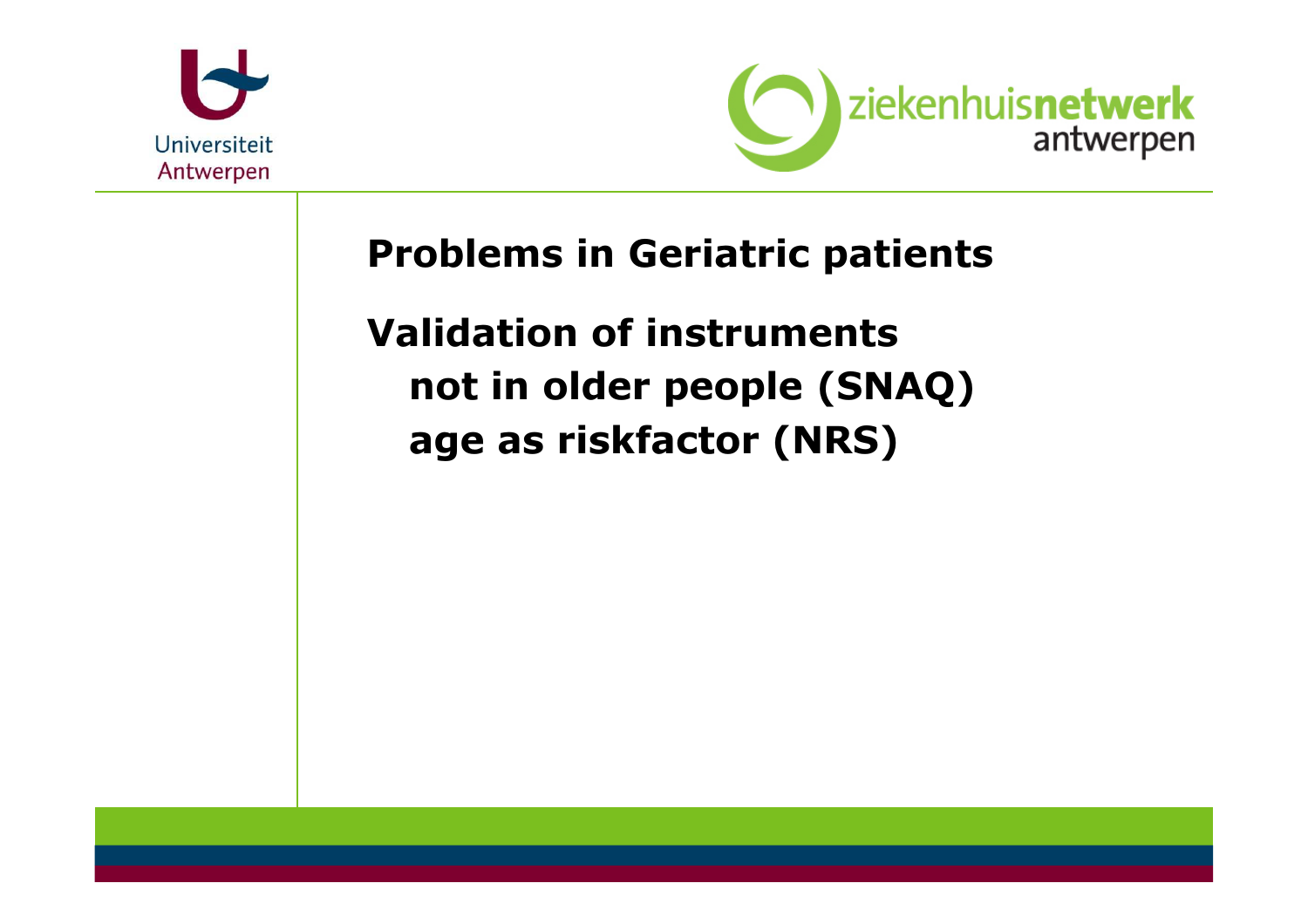



# Problems in Geriatric patients

# Validation of instrumentsAnthropometry

- >Bedridden patients
- >Mobility problems
- >Body length is not constant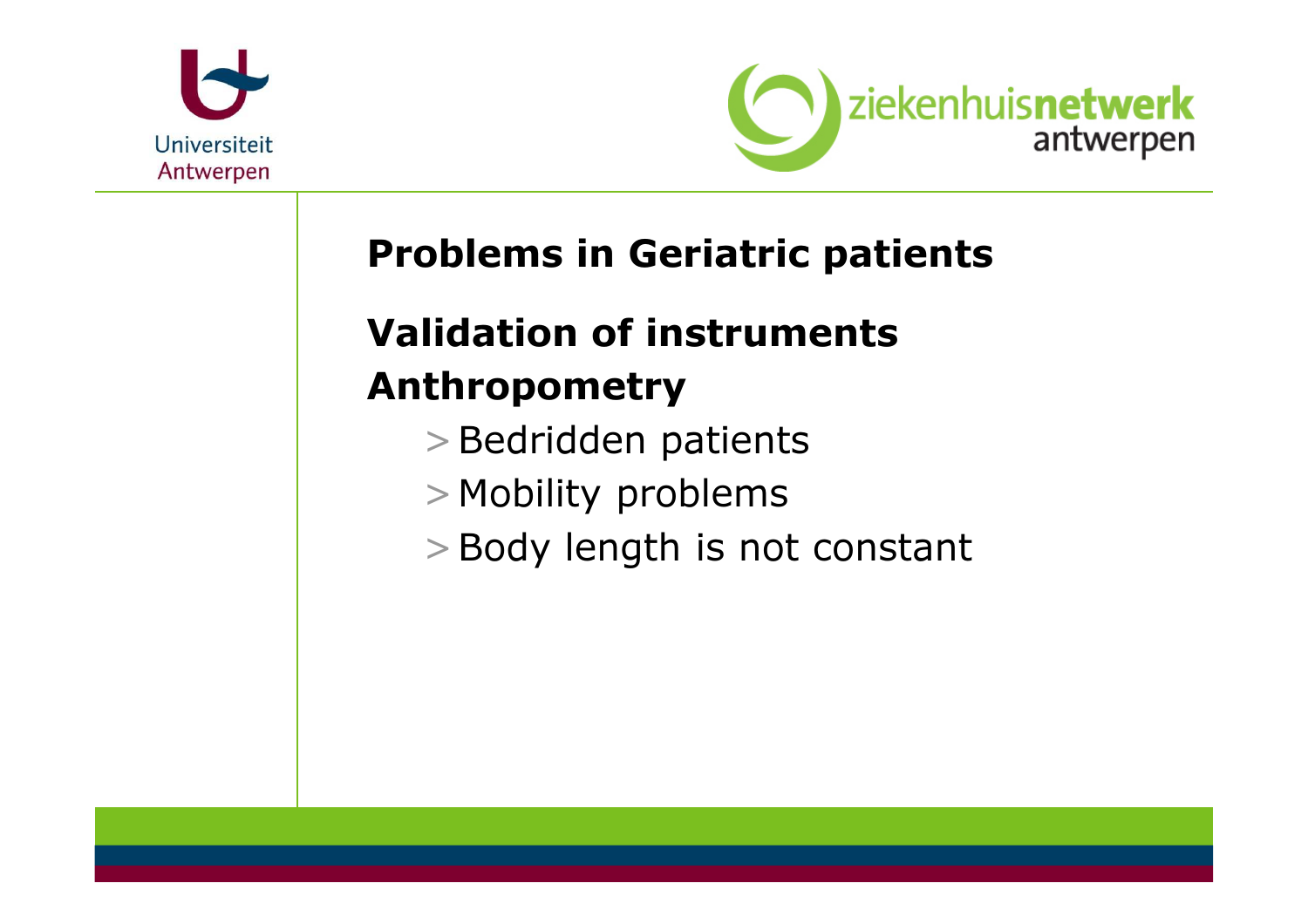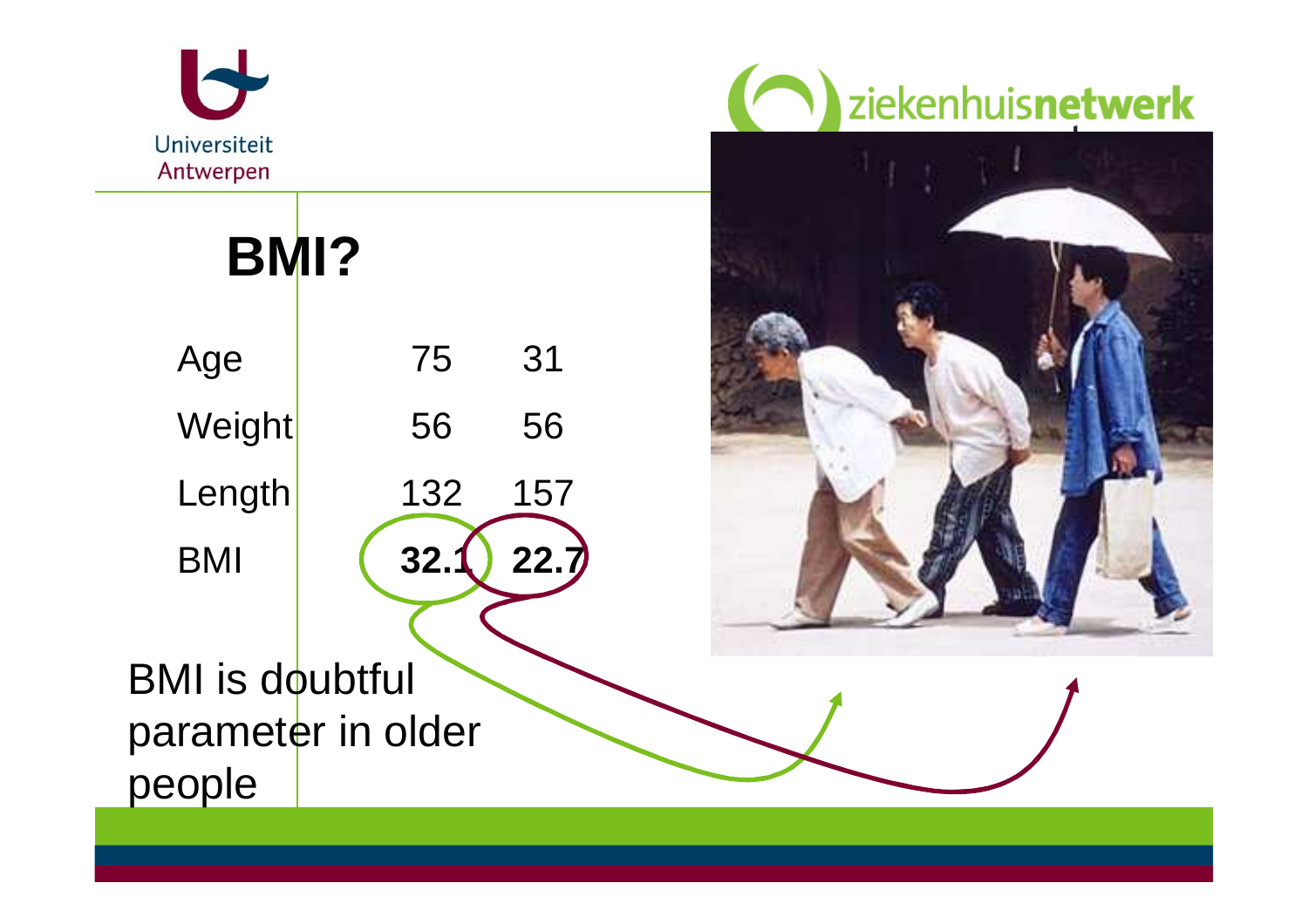



## Problems in Geriatric patients

# Validation of instrumentsAnthropometry

# Social and psychic factors

- >Subjective impression
- >Dementia depression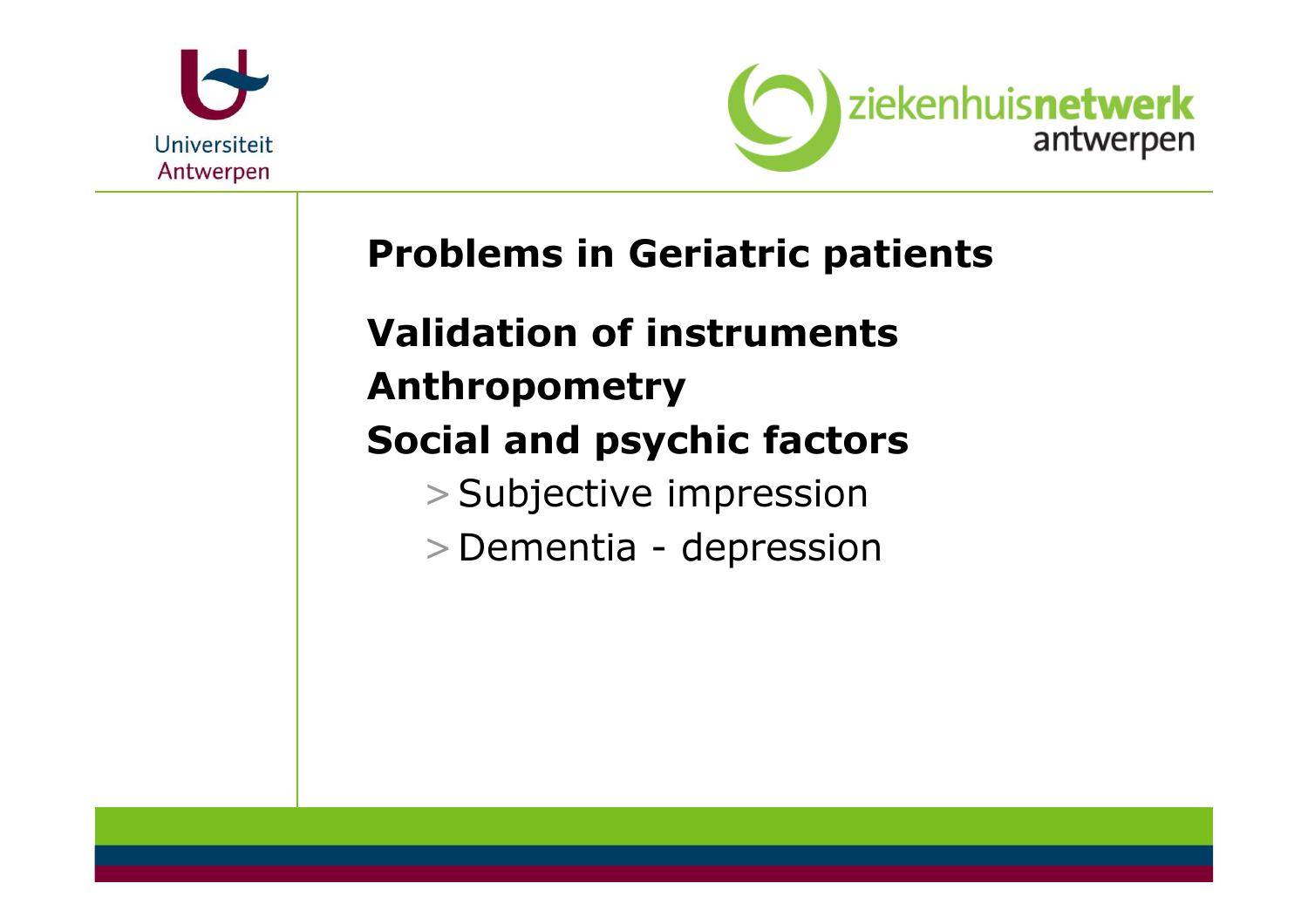



## Conclusion

- • Nutritional assessment should be part of routine evaluation of the geriatric oncology patient
- Nutritional assessment should be framed in a larger CGA(comprehensive geriatric assessment) addressing several functional domains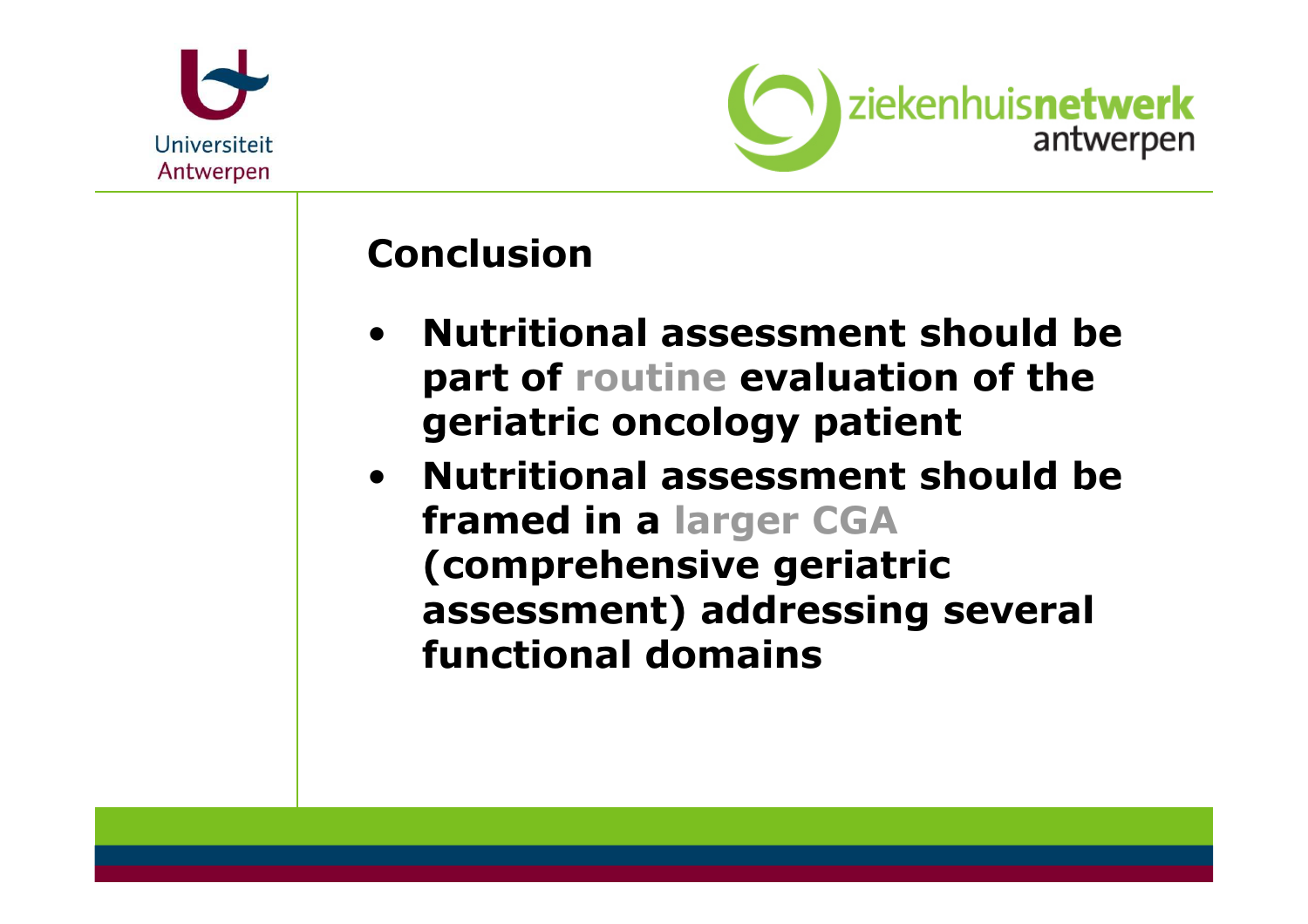



## Conclusion

- • Difference should be made between assessment of risk and actual nutritional status
- $\bullet$  Body weight assessment with specific attention to unintended weight loss is essential
- BMI should be interpreted with caution (overestimation due to shorter body length)